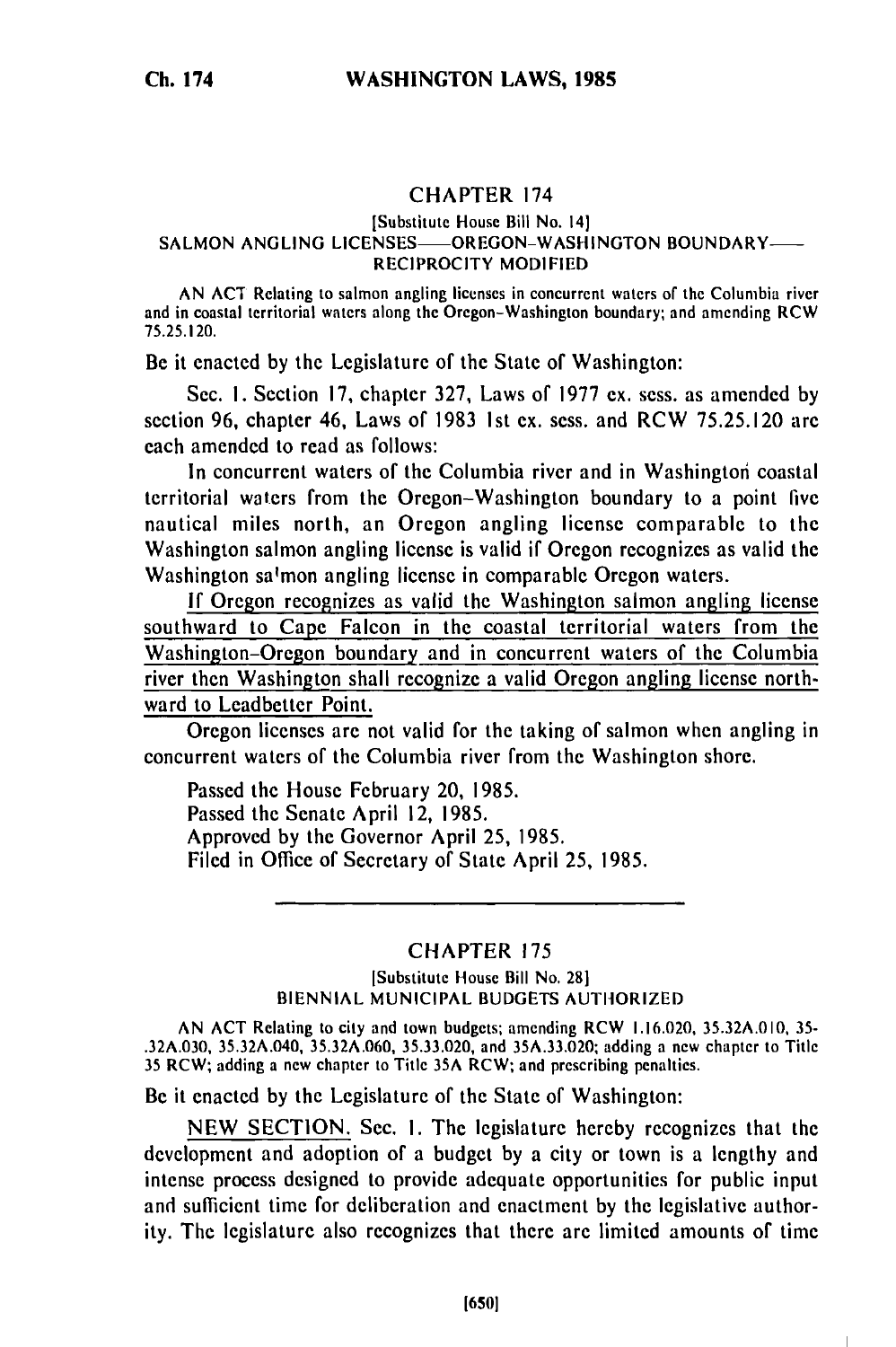available and that time committed for budgetary action reduces opportunities for deliberating other issues. It is, therefore, the intent of the legislature to authorize cities and towns to establish by ordinance a biennial budget and to provide the means for modification of such budget. This chapter and chapter 35A.\_ RCW (sections 34 through 60 of this act) shall be known as the municipal biennial budget act.

Sec. 2. Section **1,** chapter 86, Laws of 1923 as amended by section 2, chapter 184, Laws of 1953 and RCW 1.16.020 are each amended to read as follows:

The fiscal biennium of the state shall commence on the first day of July in each odd-numbered year and end on the thirtieth day of June of the next succeeding odd-numbered year. The fiscal biennium of those cities and towns which utilize a biennial budget shall commence on the first day or January in each odd-numbered year and end on the thirty-first day of December of the next succeeding even-numbered year.

Sec. 3. Section 3, chapter 7, Laws of 1967 and RCW 35.32A.010 are each amended to read as follows:

In each city of over three hundred thousand population, there shall be enacted annually by the legislative authority a budget covering all functions or programs of such city((: PROVIDED, That the provisions of)) except in those cities in which an ordinance has been adopted under section 7 of this 1985 act providing for a biennial budget, in which case this chapter does not apply. In addition, this chapter shall not apply to any municipal transportation system managed by a separate commission, the making of expenditures from proceeds of general obligation and revenue bond sales, or the expenditure of moneys derived from grants, gifts, bequests or devises for specified purposes.

Sec. 4. Section 35.33.020, chapter 7, Laws of 1965 as amended by section 2, chapter 95, Laws of 1969 ex. sess. and RCW 35.33.020 are each amended to read as follows:

The provisions of this chapter apply to cities of the first class which have a population of less than three hundred thousand, to all cities of the second and third classes, and to all towns, except those cities and towns which have adopted an ordinance under section 7 of this 1985 act providing for a biennial budget.

NEW SECTION. Sec. 5. This chapter applies to all cities of the first, second, and third classes and towns which have by ordinance adopted this chapter authorizing the adoption of a fiscal biennium budget.

NEW SECTION. Sec. 6. Unless the context clearly indicates otherwise, the definitions in this section apply throughout this chapter.

**(I)** "Clerk" includes the officer performing the functions of a finance or budget director, comptroller, auditor, or by whatever title the officer may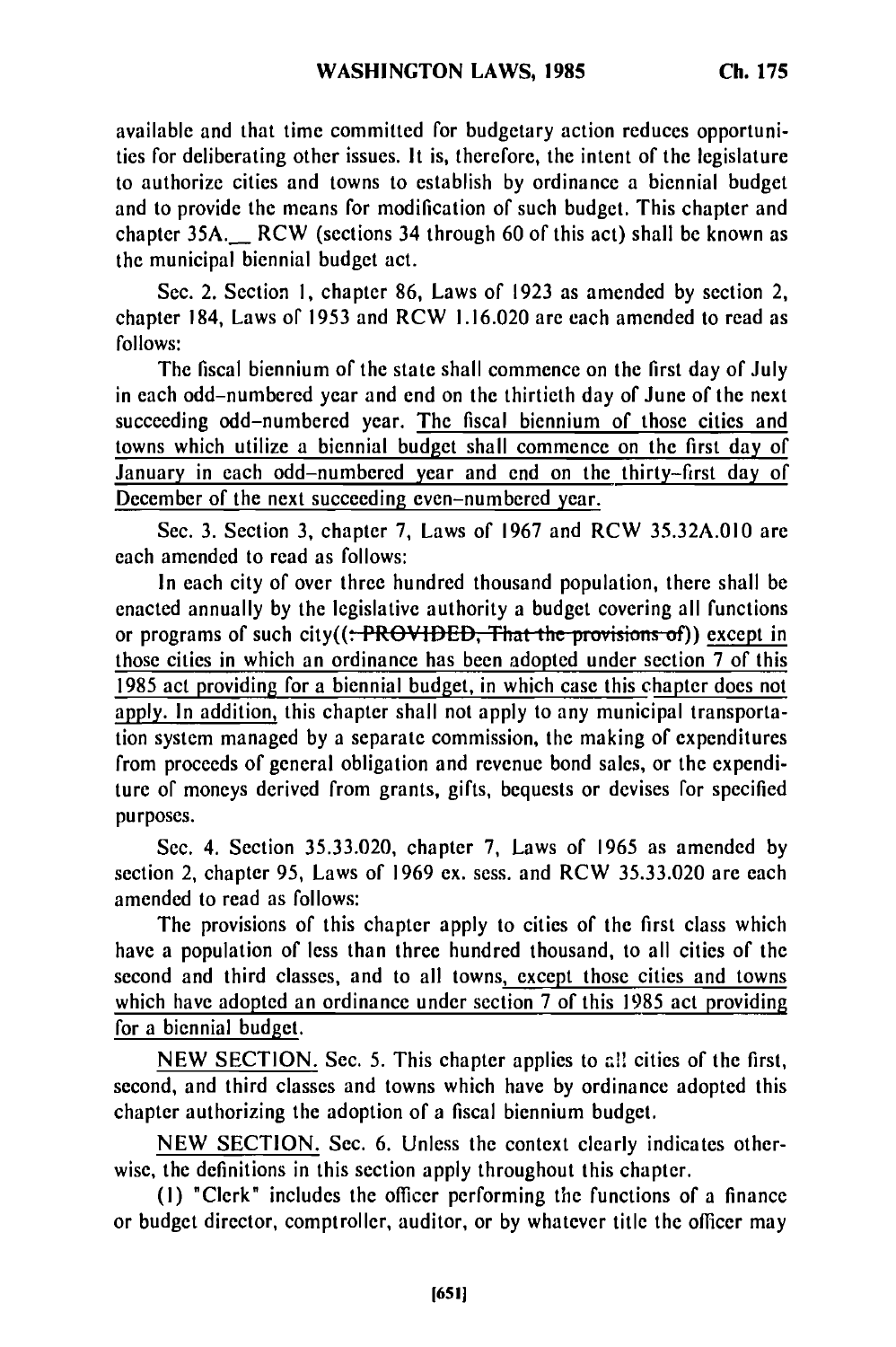**Ch. 175**

be known in any city or town. However, for cities over three hundred thousand, "clerk" means the budget director as authorized under RCW **35.32A.020.**

(2) "Department" includes each office, division, service, system, or institution of the city or town for which no other statutory or charter provision is made for budgeting and accounting procedures or controls.

**(3)** "Legislative body" includes the council, commission, or any other group of officials serving as the legislative body of a city or town.

(4) "Chief administrative officer" includes the mayor of cities or towns having a mayor-council form of government, the commissioners in cities or towns having a commission form of government, the manager, or any other city or town official designated **by** the charter or ordinances of such city or town under the plan of government governing the same, or the budget or **fi**nance officer designated **by** the mayor, manager, or commissioners, to perform the functions, or portions thereof, contemplated **by** this chapter.

**(5)** "Fiscal biennium" means the period from January **1** of each oddnumbered year through December **31** of the next succeeding even-numbered year.

**(6)** "Fund" and "funds" where clearly used to indicate the plural of "fund" means the budgeting or accounting entity authorized to provide a sum of money for specified activities or purposes.

**(7)** "Funds" where not used to indicate the plural of "fund" means money in hand or available for expenditure or payment of a debt or obligation.

**(8)** Except as otherwise defined in this chapter, municipal accounting terms used in this chapter have the meaning prescribed **by** the state auditor pursuant to RCW 43.09.200.

**NEW SECTION.** Sec. **7. All** first, second, and third class cities and towns are authorized to establish **by** ordinance a two-year fiscal biennium budget. The ordinance shall be enacted at least six months prior to commencement of the fiscal biennium and this chapter applies to all cities and towns which utilize a fiscal biennium budget. Cities and towns which establish a fiscal biennium budget are authorized to repeal such ordinance and provide for reversion to a fiscal year budget. The ordinance may only be repealed effective as of the conclusion of a fiscal biennium. However, the city or town shall comply with chapter **35.32A** or **35.33** RCW, whichever the case may be, in developing and adopting the budget for the first fiscal year following repeal of the ordinance.

**NEW SECTION.** Sec. **8.** On or before the second Monday of the fourth month prior to the beginning of the city's or town's next fiscal biennium, or at such other time as the city or town may provide **by** ordinance or charter, the clerk shall notify in writing the head of each department of a city or town to **file** with the clerk within fourteen days of the receipt of such notification, detailed estimates of the probable revenue from sources other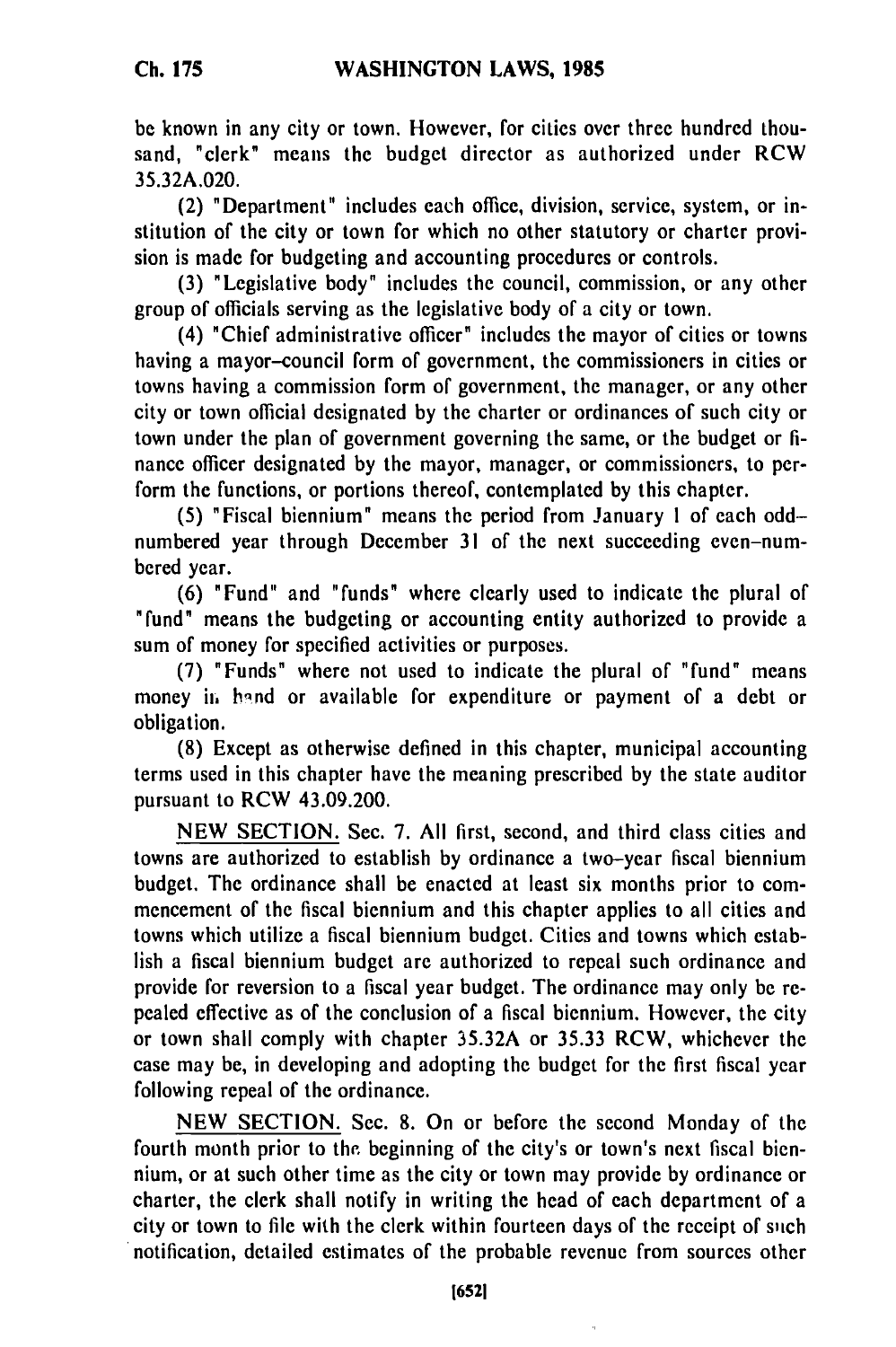than ad valorem taxation and of all expenditures required **by** the department for the ensuing fiscal biennium. The notice shall be accompanied **by** the proper forms provided **by** the clerk, prepared in accordance with the requirements and classification established **by** the division of municipal corporations in the office of the state auditor. The clerk shall prepare the estimates for interest ard debt redemption requirements and all other estimates, the preparation of which falls properly within the duties of the clerk's office. The chief administrative officers of the city or town shall submit to the clerk detailed estimates of all expenditures proposed to be **fi**nanced from the proceeds of bonds or warrants not yet authorized, together with a statement of the proposed method of financing them. In the absence or disability of the official or person regularly ;n charge of a department, the duties required **by** this section shall devolve upon the person next in charge of such department.

**NEW SECTION.** Sec. **9. All** estimates of receipts and expenditures for the ensuing fiscal biennium shall be fully detailed in the biennial budget and shall be classified and segregated according to a standard classification of accounts to **be** adopted and prescribed **by** the state auditor through the division of municipal corporations after consultation with the Washington finance officers association, the association of Washington cities, and the association of Washington city managers.

**NEW SECTION.** Sec. **10.** On or before the first business day in the third month prior to the beginning of the biennium of a city or town or at such other time as the city or town may provide by ordinance or charter, the clerk or other person designated **by** the charter, **by** ordinances, or **by** the chief administrative officer of the city or town shall submit to the chief administrative officer a proposed preliminary budget which shall set forth the complete financial program of the city or town for the ensuing fiscal biennium, showing the expenditure program requested **by** each department and the sources of revenue **by** which each such program is proposed to **be** financed.

The revenue section shall set forth in comparative and tabular form for each fund the actual receipts for the last completed fiscal biennium, the **es**timated receipts for the current fiscal biennium, and the estimated receipts for the ensuing fiscal biennium, which shall include the amount to be raised from ad valorem taxes and unencumbered fund balances estimated to be available at the close of the current fiscal biennium. However, if the city or town was not utilizing a fiscal biennium budget for the previous three years, it shall set forth its fiscal years' revenues to reflect actual and estimated receipts as if it had previously utilized a biennial budgetary process.

The expenditure section shall set forth in comparative and tabular form for each fund and every department operating within each fund the actual expenditures for the last completed fiscal biennium, the appropriations for the current fiscal biennium, and the estimated expenditures for the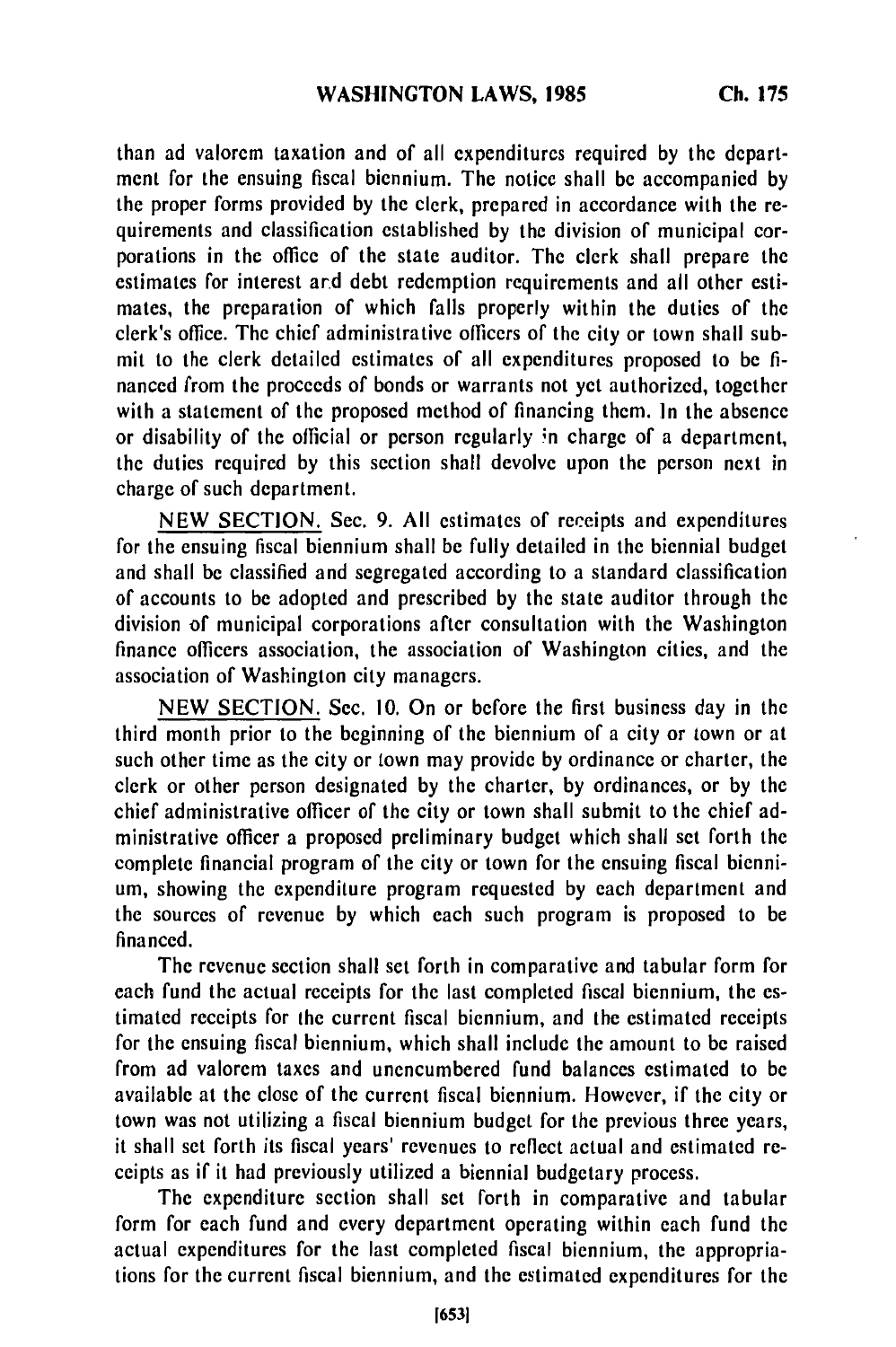ensuing fiscal biennium. However, if the city or town was not utilizing a fiscal biennium budget for the previous three years, it shall set forth its fiscal years' expenditures to reflect actual and estimated levels as if it had previously utilized a biennial budgetary process. The expenditure section shall further set forth separately the salary or salary range for each office, position, or job classification together with the title or position designation thereof. However, salaries may be set out in total amounts under each department if a detailed schedule of such salaries and positions be attached and made a part of the budget document.

NEW SECTION. Sec. I!. The chief administrative officer shall prepare the preliminary budget in detail, making any revisions or additions to the reports of the department heads deemed advisable by such chief administrative officer. At least sixty days before the beginning of the city's or town's next fiscal biennium the chief administrative officer shall file it with the clerk as the recommendation of the chief administrative officer for the final budget. The clerk shall provide a sufficient number of copies of such preliminary budget and budget message to meet the reasonable demands of taxpayers therefor and have them available for distribution not later than six weeks before the beginning of the city's or town's next fiscal biennium.

NEW SECTION. Sec. 12. (1) In every city or town, a budget message prepared by or under the direction of the city's or town's chief administrative officer shall be submitted as a part of the preliminary budget to the city's or town's legislative body at least sixty days before the beginning of the city's or town's next fiscal biennium and shall contain the following:

(a) An explanation of the budget document;

(b) An outline of the recommended financial policies and programs of the city or town for the ensuing fiscal biennium;

(c) A statement of the relation of the recommended appropriation to such policies and programs;

(d) A statement of the reason for salient changes from the previous biennium in appropriation and revenue items; and

(e) An explanation for any recommended major changes in financial policy.

(2) Prior to the final hearing on the budget, the legislative body or a committee thereof shall schedule hearings on the budget or parts thereof, and may require the presence of department heads to give information regarding estimates and programs.

NEW SECTION. Sec. 13. Immediately following the filing of the preliminary budget with the clerk, the clerk shall publish a notice once a week for two consecutive weeks stating that the preliminary budget for the ensuing fiscal biennium has been filed with the clerk, that a copy thereof will be made available to any taxpayer who will call at the clerk's office therefor, that the legislative body of the city or town will meet on or before the first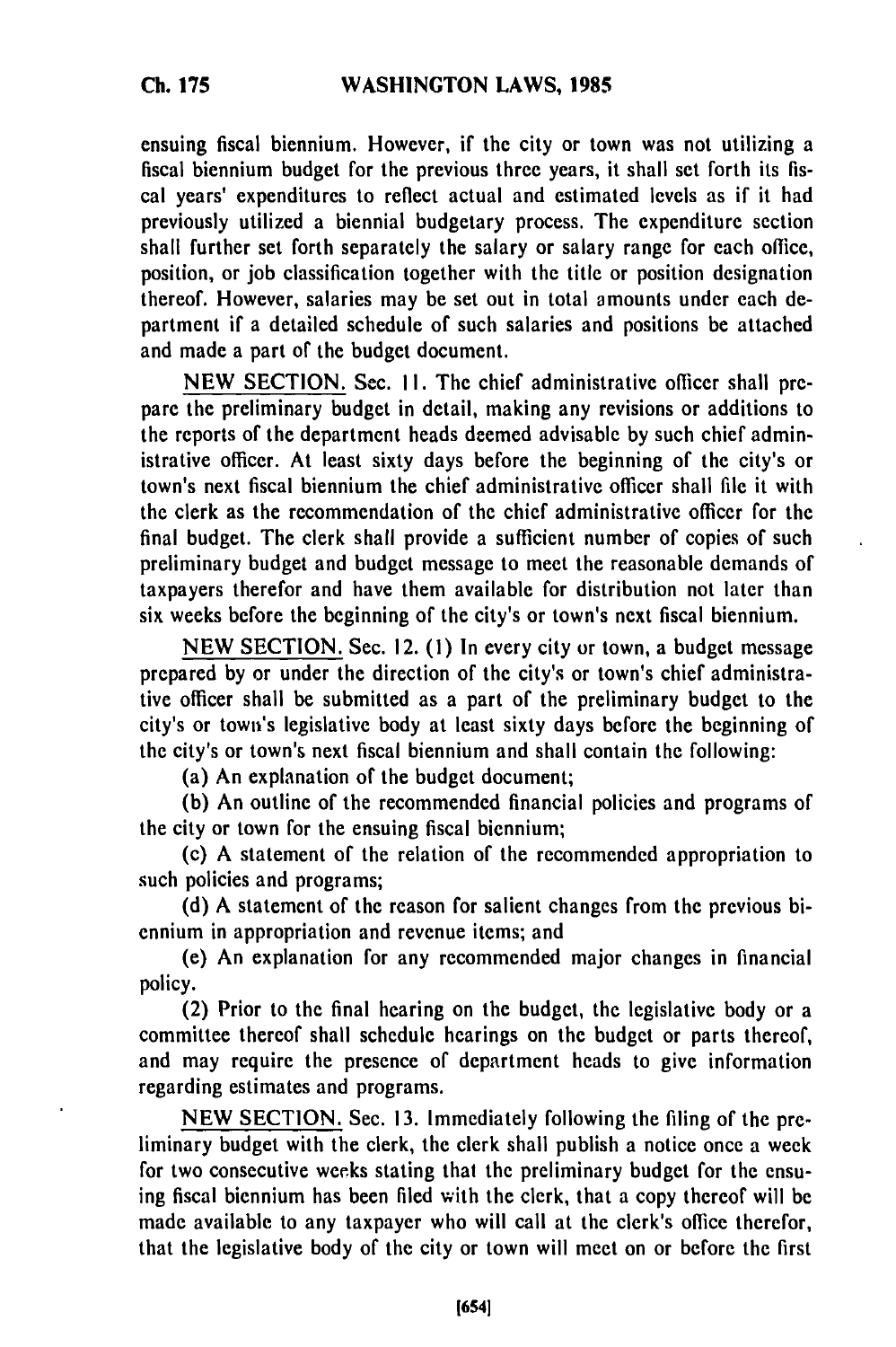Monday of the month next preceding the beginning of the ensuing fiscal biennium for the purpose of fixing the final budget, designating the date, time, and place of the legislative budget meeting, and that any taxpayer may appear thereat and be heard for or against any part of the budget. The publication of the notice shall be made in the official newspaper of the city or town **if** there is one, otherwise in a newspaper of general circulation in the city or town. **If** there is no newspaper of general circulation in the city or town, then notice may be made **by** posting in three public places fixed **by** ordinance as the official places for posting the city's or town's official notices.

**NEW SECTION.** Sec, 14. The legislative body shall meet on the day fixed **by** section **13** of this act for the purpose of fixing the final budget of the city or town at the time and place designated in the notice thereof. Any taxpayer may appear and be heard for or against any part of the budget. The hearing may be continued from day to day but not later than the twenty-fifth day prior to commencement of the city's or town's fiscal biennium.

**NEW SECTION.** Sec. **15.** Following conclusion of the hearing, and prior to the beginning of the fiscal biennium, the legislative body shall make such adjustments and changes as it deems necessary or proper and, after determining the allowance in each item, department, classification, and fund, shall **by** ordinance adopt the budget in its final form and content. **Ap**propriations shall be limited to the total estimated revenues contained therein including the amount to **be** raised **by** ad valorem taxes and the unencumbered fund balances estimated to be available at the close of the current fiscal biennium. Such ordinances may adopt the **final** budget **by** reference. However, the ordinance adopting the budget shall set forth in summary form the totals of estimated revenues and appropriations for each separate fund and the aggregate totals for all such funds combined.

**A** complete copy of the final budget as adopted shall be transmitted to the division of municipal corporations in the office of the state auditor and to the association of Washington cities.

**NEW SECTION.** Sec. **16.** The legislative authority of a city or town having adopted the provisions of this chapter shall provide **by** ordinance for a mid-biennial review and modification of the biennial budget. The ordinance shall provide that such review and modification shall occur no sooner than eight months after the start nor later than conclusion of the first year of the fiscal biennium. The chief administrative officer shall prepare the proposed budget modification and shall provide for publication of notice of hearings consistent with publication of notices for adoption of other city or town ordinances. City or town ordinances providing for a mid-biennium review and modification shall establish procedures for distribution of the proposed modification to members of the city or town legislative authority,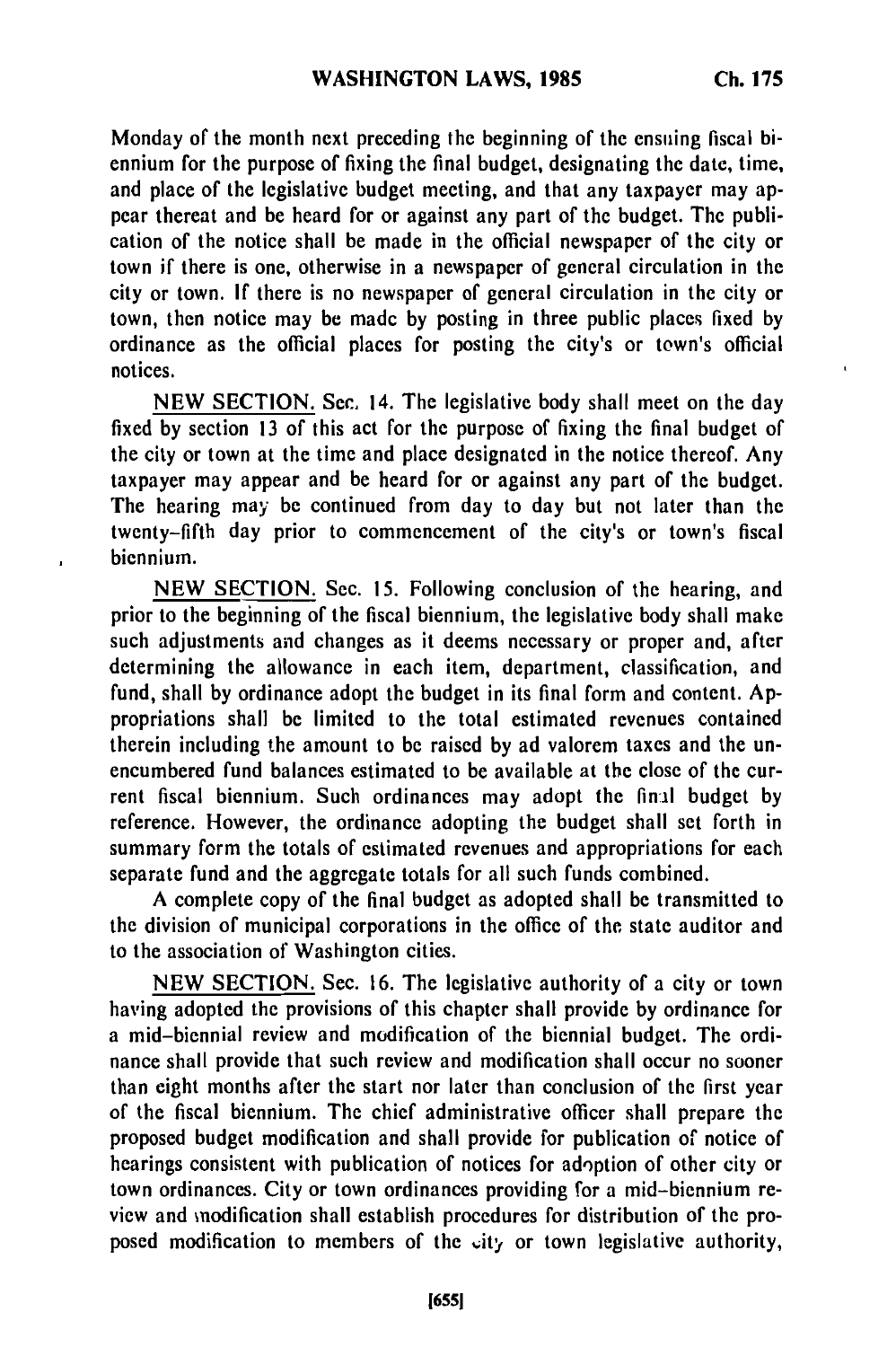procedures for making copies available to the public, and shall provide for public hearings on the proposed budget modification. The budget modification shall be by ordinance approved in the same manner as are other ordinances of the city or town.

A complete copy of the budget modification as adopted shall be transmitted to the division of municipal corporations in the office of the state auditor and to the association of Washington cities.

NEW SECTION. Sec. 17. Upon the happening of any emergency caused by violence of nature, casualty, riot, insurrection, war, or other unanticipated occurrence requiring the immediate preservation of order or public health, or for the property which has been damaged or destroyed by accident, or for public relief from calamity, or in settlement of approved claims for personal injuries or property damages, or to meet mandatory expenditures required by law enacted since the last budget was adopted, or to cover expenses incident to preparing for or establishing a new form of government authorized or assumed after adoption of the current budget, including any expenses incident to selection of additional or new officials required thereby, or incident to employee recruitment at any time, the city or town legislative body, upon the adoption of an ordinance, by the vote of one more than the majority of all members of the legislative body, stating the facts constituting the emergency and the estimated amount required to meet it, may make the expenditures therefor without notice or hearing.

NEW SECTION. Sec. 18. If a public emergency which could not reasonably have been forescen at the time of filing the preliminary budget requires the expenditure of money not provided for in the budget, and if it is not one of the emergencies specifically enumerated in section 17 of this act, the city or town legislative body before allowing any expenditure therefor shall adopt an ordinance stating the facts constituting the emergency and the estimated amount required to meet it and declaring that an emergency exists.

The ordinance shall not be voted on until five days have elapsed after its introduction, and for passage shall require the vote of one more than the majority of all members of the legislative body of the city or town.

Any taxpayer may appear at the meeting at which the emergency ordinance is to be voted on and be heard for or against the adoption thereof.

NEW SECTION. Sec. 19. All expenditures for emergency purposes as provided in this chapter shall be paid by warrants from any available money in the fund properly chargeable with such expenditures. If, at any time, there is insufficient money on hand in a fund with which to pay such warrants as presented, the warrants shall be registered, bear interest, and be called in the same manner as other registered warrants as prescribed in RCW 35.21.320.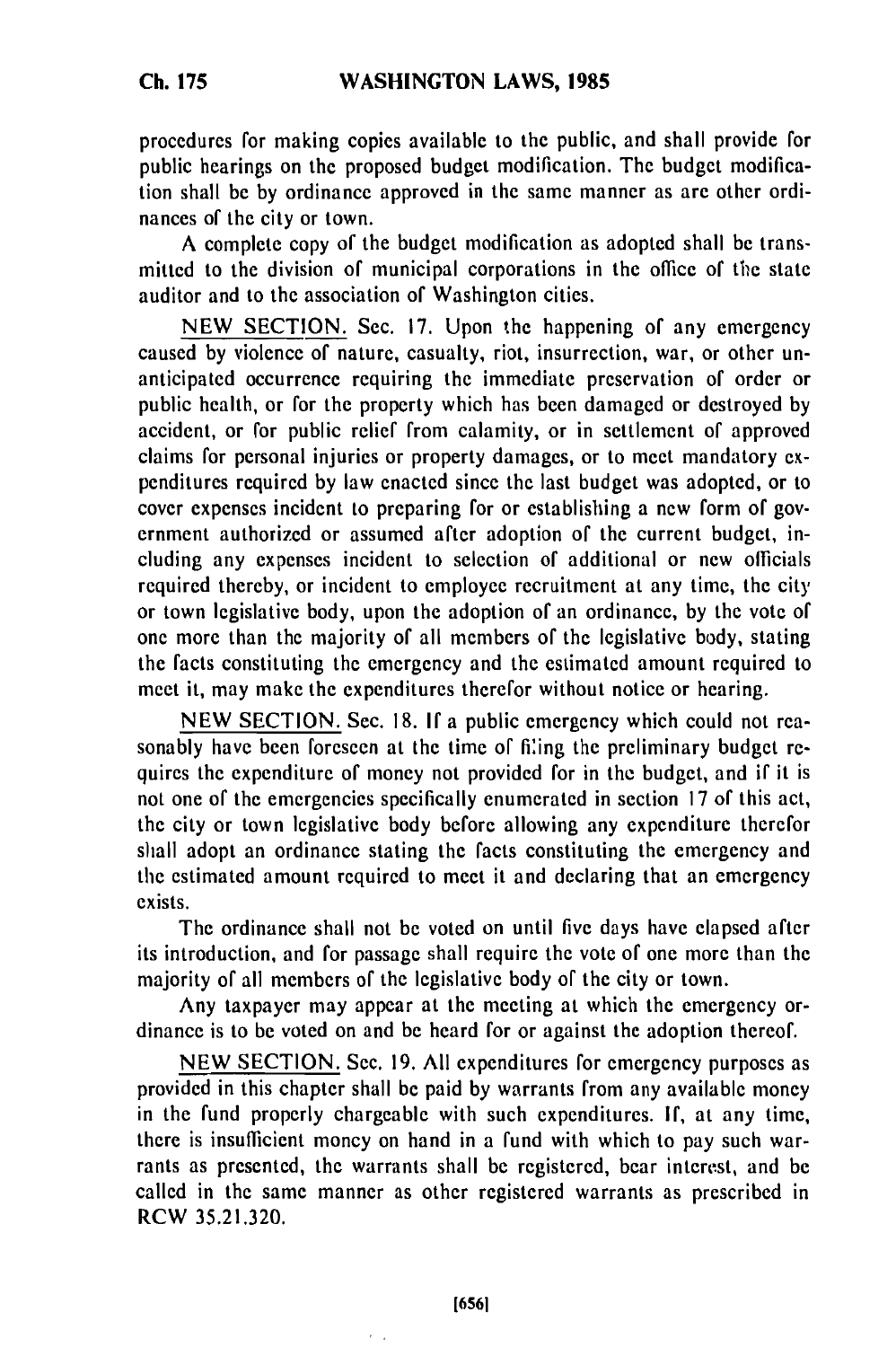NEW SECTION. Sec. 20. In adopting the final budget for any fiscal biennium, the legislative body shall appropriate from estimated revenue sources available, a sufficient amount to pay the principal and interest on all outstanding registered warrants issued since the adoption of the last preceding budget except those issued and identified as revenue warrants and except those for which an appropriation previously has been made. However, no portion of the revenues which are restricted in use by law may be appropriated for the redemption of warrants issued against a utility or other special purpose fund of a self-supporting nature. In addition, all or any portion of the city's or town's outstanding registered warrants may be funded into bonds in any manner authorized by law.

NEW SECTION. Sec. 21. Notwithstanding the appropriations for any salary or salary range of any employee or employees adopted in a final budget, the legislative body of any city or town may, by ordinance, change the wages, hours, and conditions of employment of any or all of its appointive employees if sufficient funds are available for appropriation to such purposes.

NEW SECTION. Sec. 22. The division of municipal corporations in the office of the state auditor is empowered to make and install the forms and classifications required by this chapter to define what expenditures are chargeable to each budget class and to establish the accounting and cost systems necessary to secure accurate budget information.

NEW SECTION. Sec. 23. (1) The expenditures as classified and itemized in the final budget shall constitute the city's or town's appropriations for the ensuing fiscal biennium. Unless otherwise ordered by a court of competent jurisdiction, and subject to further limitations imposed by ordinance of the city or town, the expenditure of city or town funds or the incurring of current liabilities on behalf of the city or town shall be limited to the following:

(a) The total amount appropriated for each rund in the budget for the current fiscal biennium, without regard to the individual items contained therein, except that this limitation does not apply to wage adjustments authorized by section 21 of this act;

(b) The unexpended appropriation balances of a preceding budget which may be carried forward from prior fiscal periods pursuant to section 30 of this act;

(c) Funds received from the sale of bonds or warrants which have been duly authorized according to law;

(d) Funds received in excess of estimated revenues during the current fiscal biennium, when authorized by an ordinance amending the original budget; and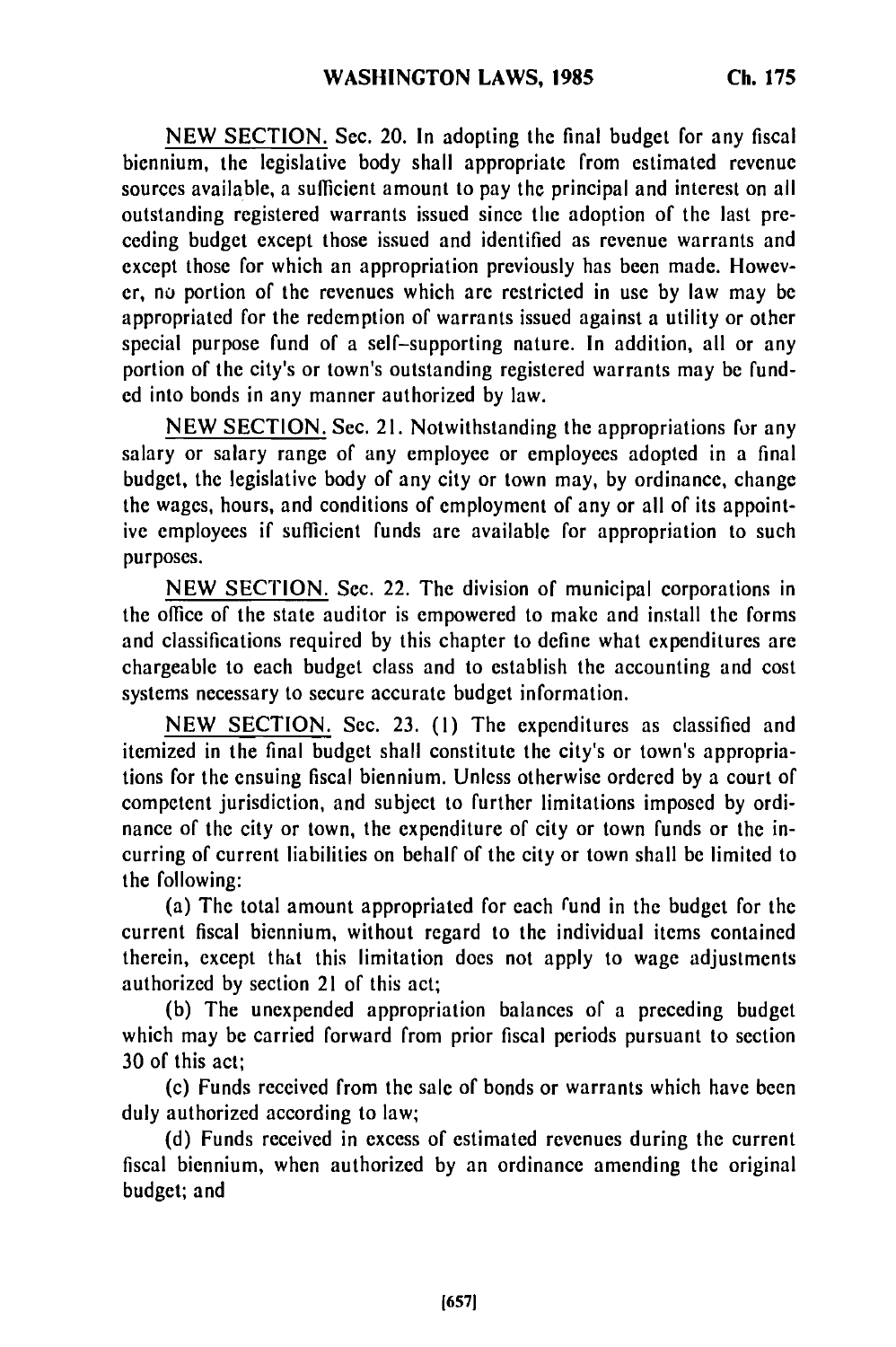(e) Expenditures authorized by budget modification as provided by section 16 of this act and those required for emergencies, as authorized by sections 17 and 18 of this act.

(2) Transfers between individual appropriations within any one fund may be made during the current fiscal biennium by order of the city's or town's chief administrative officer subject to such regulations, if any, as may be imposed by the city or town legislative body. Notwithstanding the provisions of RCW 43.09.210 or of any statute to the contrary, transfers, as authorized in this section, may be made within the same fund regardless of the various offices, departments, or divisions of the city or town which may be affected.

(3) The city or town legislative body, upon a finding that it is to the best interests of the city or town to decrease, revoke, or recall all or any portion of the total appropriations provided for any one fund, may, by ordirance, approved by the vote of one more than the majority of all members thereof, stating the facts and findings for doing so, decrease, revoke, or recall all or any portion of an unexpended fund balance, and by said ordinance, or a subsequent ordinance adopted by a like majority, the moneys thus released may be reappropriated for another purpose or purposes, without limitation to department, division, or fund, unless the use of such moneys is otherwise restricted by law, charter, or ordinance.

NEW SECTION. Sec. 24. Liabilities incurred by any officer or employee of the city or town in excess of any budget appropriations shall not be a liability of the city or town. The clerk shall issue no warrant and the city or town legislative body or other authorized person shall approve no claim for an expenditure in excess of the total amount appropriated for any individual fund, except upon an order of a court of competent jurisdiction or for emergencies as provided in this chapter.

NEW SECTION. Sec. 25. Moneys received from the sale of bonds or warrants shall be used for no other purpose than that for which they were issued and no expenditure shall be made for that purpose until the bonds have been duly authorized. If any unexpended fund balance remains from the proceeds realized from the bonds or warrants after the accomplishment of the purpose for which they were issued, it shall be used for the redemption of such bond or warrant indebtedness. Where a budget contains an expenditure program to be financed from a bond issue to be authorized thereafter, no such expenditure shall be made or incurred until after the bonds have been duly authorized.

NEW SECTION. Sec. 26. At a time fixed by the city's or town's ordinance or city charter, not later than the first Monday in October of the second year of each fiscal biennium, the chief administrative officer shall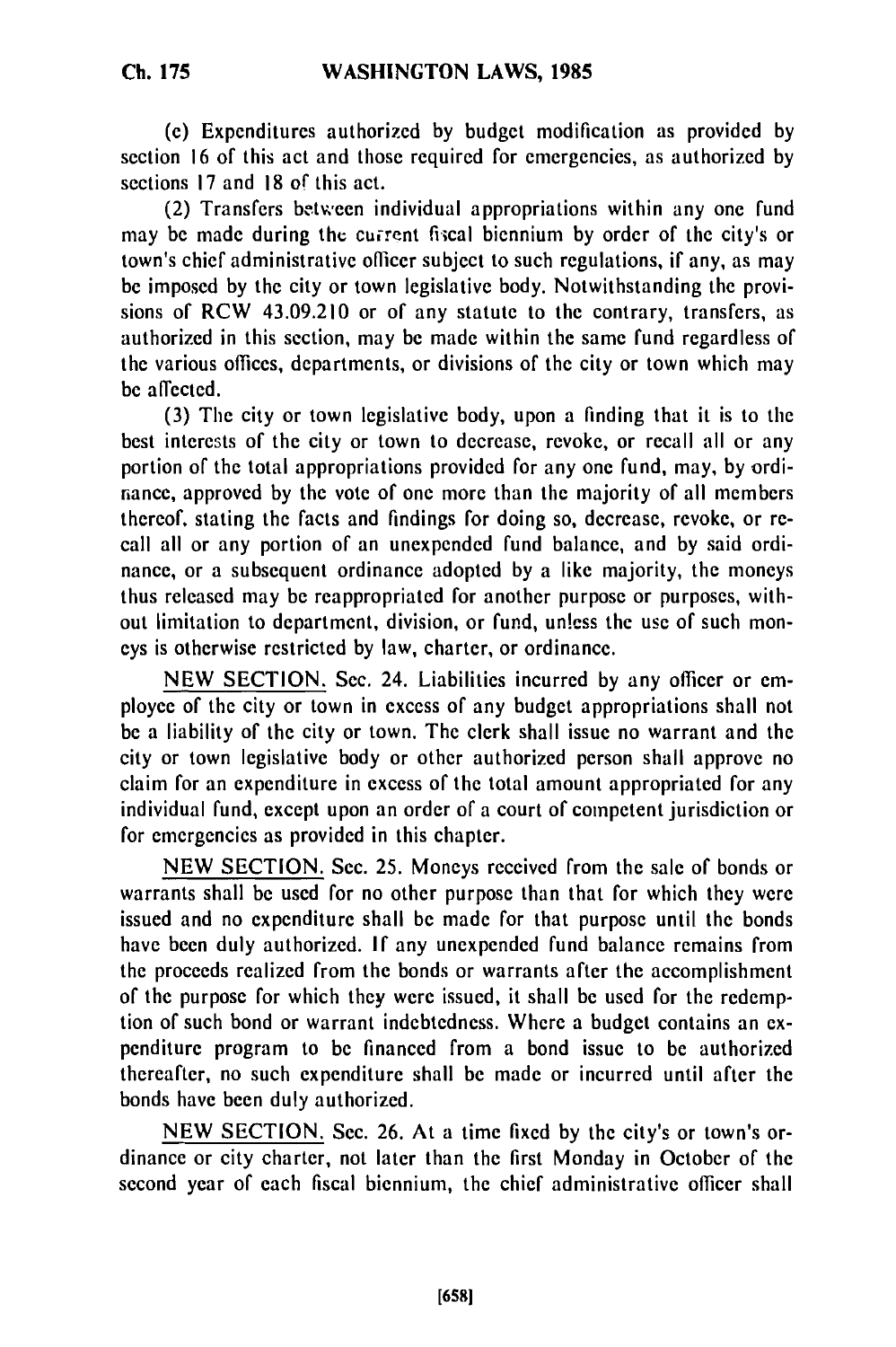provide the city's or town's legislative body with current information on **es**timates of revenues from all sources as adopted in the budget for the current biennium, together with estimates submitted **by** the clerk under section **10** of this act. The city's or town's legislative body and the city's or town's administrative officer or the officer's designated representative shall consider the city's or town's total anticipated financial requirements for the ensuing fiscal biennium, and the legislative body shall determine and fix **by** ordinance the amount to **be** raised the first year of the biennium **by** ad valorem taxes. The legislative body shall review such information as is provided **by** the chief administrative officer and shall adopt an ordinance establishing the amount to **be** raised **by** ad valorem taxes during the second year of the biennium. Upon adoption of the ordinance fixing the amount of ad valorem taxes to be levied, the clerk shall certify the same to the county legislative authority as required **by** RCW 84.52.020.

**NEW SECTION.** Sec. **27.** At such intervals as may be required **by** city charter or city or town ordinance, however, being not less than quarterly, the clerk shall submit to the city's or town's legislative body and chief administrative officer a report showing the expenditures and liabilities against each separate budget appropriation incurred during the preceding reporting period and like information for the whole of the current fiscal biennium to the first day of the current reporting period together with the unexpended balance of each appropriation. The report shall also show the receipts from all sources.

**NEW SECTION. See. 28.** Every city or town may create and maintain a contingency fund to provide moneys with which to meet any municipal expense, the necessity or extent of which could not have been foreseen or reasonably evaluated at the time of adopting the annual budget, or from which to provide moneys for those emergencies described in sections **17** and **<sup>18</sup>**of this act. Such fund may be supported **by** a budget appropriation from any tax or other revenue source not restricted in use **by** law, or also may be supported **by** a transfer from other unexpended or decreased funds made available **by** ordinance as set forth in section **23** of this act. However, the total amount accumulated in such fund at any time shall not exceed the equivalent of thirty-seven and one-half cents per thousand dollars of assessed valuation of property within the city or town at such time. Any moneys in the emergency fund at the end of the fiscal biennium shall not lapse except upon reappropriation **by** the council to another fund in the adoption of a subsequent budget.

**NEW SECTION.** Sec. **29.** No money shall **be** withdrawn from the contingency fund except **by** transfer to the appropriate operating fund authorized **by** a resolution or ordinance of the legislative body of the city or town, adopted **by** a majority vote of the entire legislative body, clearly stating the facts constituting the reason for the withdrawal or the emergency as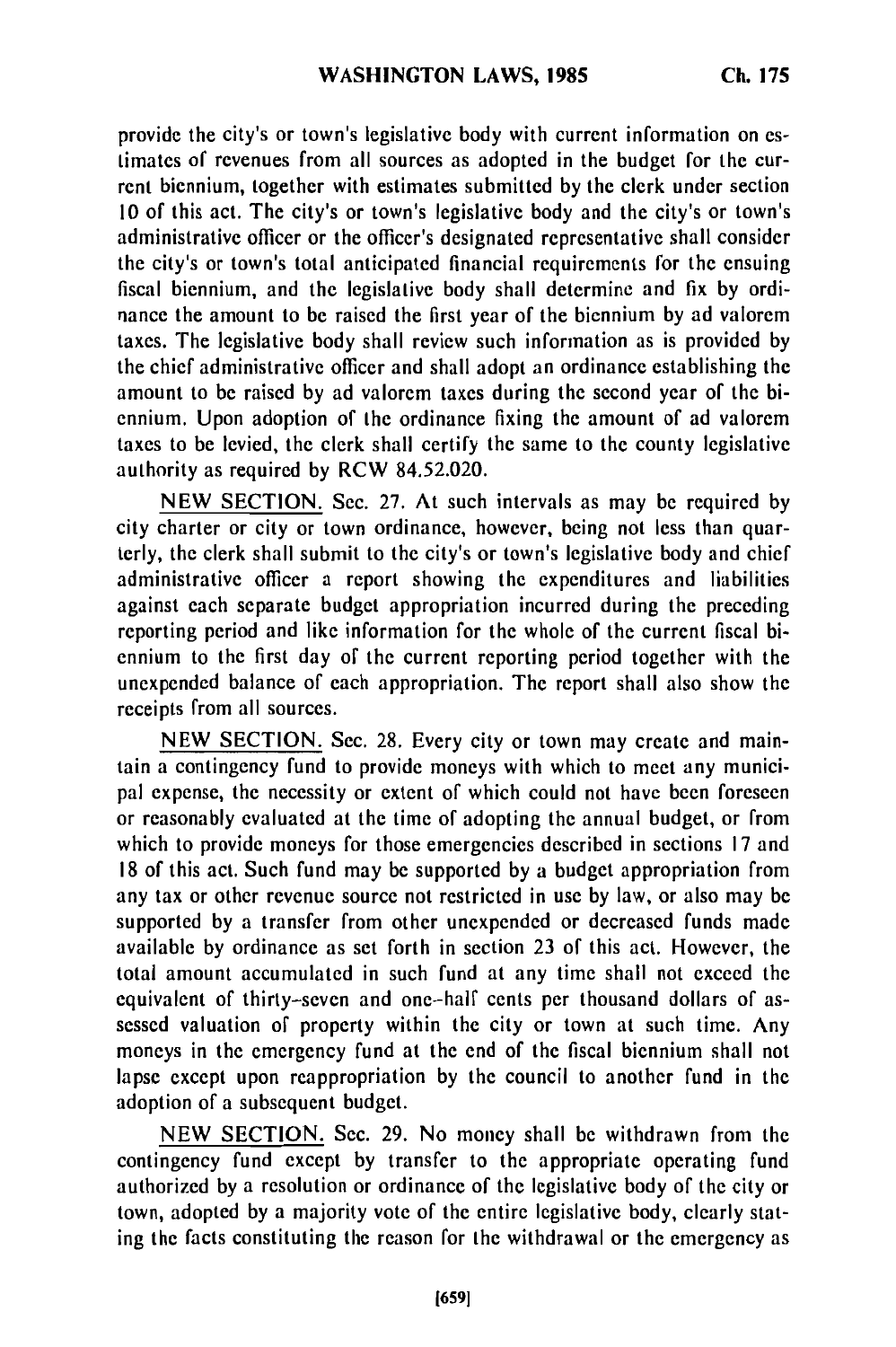the case may be, specifying the fund to which the withdrawn money shall be transferred.

NEW SECTION. Sec. 30. All appropriations in any current operating fund shall lapse at the end of each fiscal biennium. However, this shall not prevent payments in the following biennium upon uncompleted programs or improvements in progress or on orders subsequently filled or claims subsequently billed for the purchase of material, equipment, and supplies or for personal or contractual services not completed or furnished by the end of the fiscal biennium, all of which have been properly budgeted and contracted for prior to the close of such fiscal biennium, but furnished or completed in due course thereafter.

All appropriations in a special fund authorized by ordinance or by state law to be used only for the purpose or purposes therein specified, including any cumulative reserve funds lawfully established in specific or general terms for any municipal purpose or purposes, or a contingency fund as authorized by section 28 of this act, shall not lapse, but shall be carried forward from biennium to biennium until fully expended or the purpose has been accomplished or abandoned, without necessity of reappropriation.

The accounts for budgetary control for each fiscal biennium shall be kept open for twenty days after the close of such fiscal biennium for the purpose of paying and recording claims for indebtedness incurred during such fiscal biennium; any claim presented after the twentieth day following the close of the fiscal biennium shall be paid from appropriations lawfully provided for the ensuing period, including those made available by provisions of this section, and shall be recorded in the accounts for the ensuing fiscal biennium.

NEW SECTION. Sec. 31. Upon the conviction of any city or town official, department head, or other city or town employee of knowingly failing, or refusing, without just cause, to perform any duty imposed upon such officer or employee by this chapter, or city charter or city or town ordinance, in connection with the giving of notice, the preparing and filing of estimates of revenues or expenditures or other information required for preparing a budget report in the time and manner required, or of knowingly making expenditures in excess of budget appropriations, the official or employee shall be guilty of a misdemeanor and shall be fined not more than five hundred dollars for each separate violation.

NEW SECTION. Sec. 32. Sections **I** and 5 through 31 of this act shall constitute a new chapter in Title 35 RCW.

Sec. 33. Section 35A.33.020, chapter 119, Laws of 1967 ex. sess. and RCW 35A.33.020 are each amended to read as follows:

The provisions of this chapter apply to all code cities( $(-PROVIDED$ ; That)) except those which have adopted an ordinance under section 36 of this 1985 act providing for a biennial budget. In addition, this chapter shall

**Ch. 175**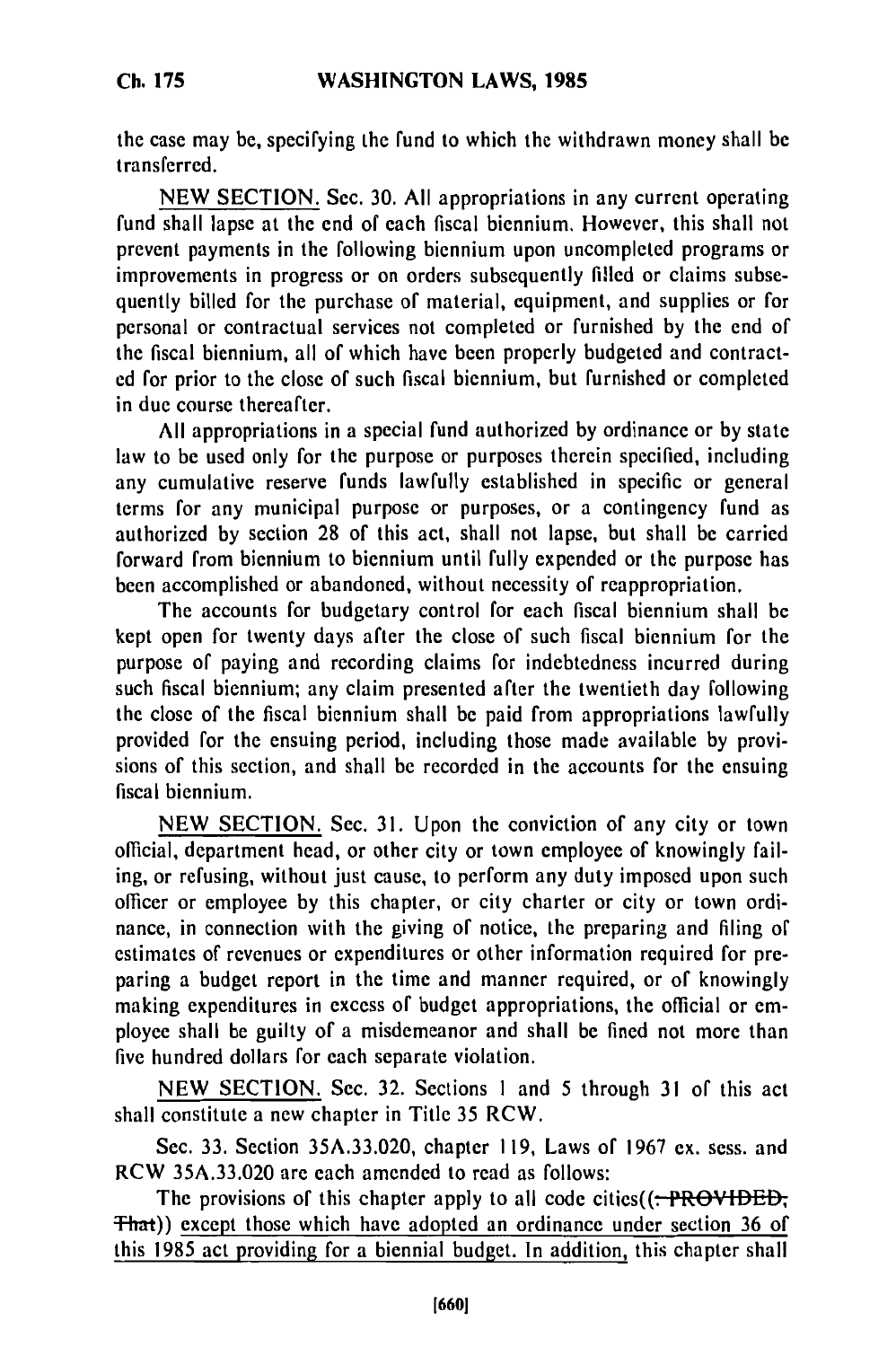not apply to any municipal utility or enterprise for which separate budgeting provisions are made by general state law.

NEW SECTION. Sec. 34. This chapter applies to all code cities which have by ordinance adopted this chapter authorizing the adoption of a fiscal biennium budget.

NEW SECTION. Sec. 35. Unless the context clearly indicates otherwise, the definitions in this section apply throughout this chapter.

**(1)** "Clerk" includes the officer performing the functions of a finance or budget director, comptroller, auditor, or by whatever title the officer may be known in any code city.

(2) "Department" includes each office, division, service, system, or institution of the city for which no other statutory or charter provision is made for budgeting and accounting procedures or controls.

(3) "Legislative body" includes the council, commission, or any other group of officials serving as the legislative body of a code city.

(4) "Chief administrative officer" includes the mayor of cities having a mayor-council plan of government, the commissioners in cities having a commission plan of government, the manager, or any other city official designated by the charter or ordinances of such city under the plan of government governing the same, or the budget or finance officer designated by the mayor, manager, or commissioners, to perform the functions, or portions thereof, contemplated by this chapter.

(5) "Fiscal biennium" means the period from January **I** of each oddnumbered year through December 31 of the next succeeding even-numbered year.

(6) "Fund" and "funds" where clearly used to indicate the plural of "fund" means the budgeting or accounting entity authorized to provide a sum of money for specified activities or purposes.

(7) "Funds" where not used to indicate the plural of "fund" means money in hand or available for expenditure or payment of a debt or obligation.

(8) Except as otherwise defined in this chapter, municipal accounting terms used in this chapter have the meaning prescribed by the state auditor pursuant to RCW 43.09.200.

NEW SECTION. Sec. 36. All code cities are authorized to establish by ordinance a two-year fiscal biennium budget. The ordinance shall be enacted at least six months prior to commencement of the fiscal biennium and this chapter applies to all code cities which utilize a fiscal biennium budget. Code cities which establish a fiscal biennium budget are authorized to repeal such ordinance and provide for reversion to a fiscal year budget. The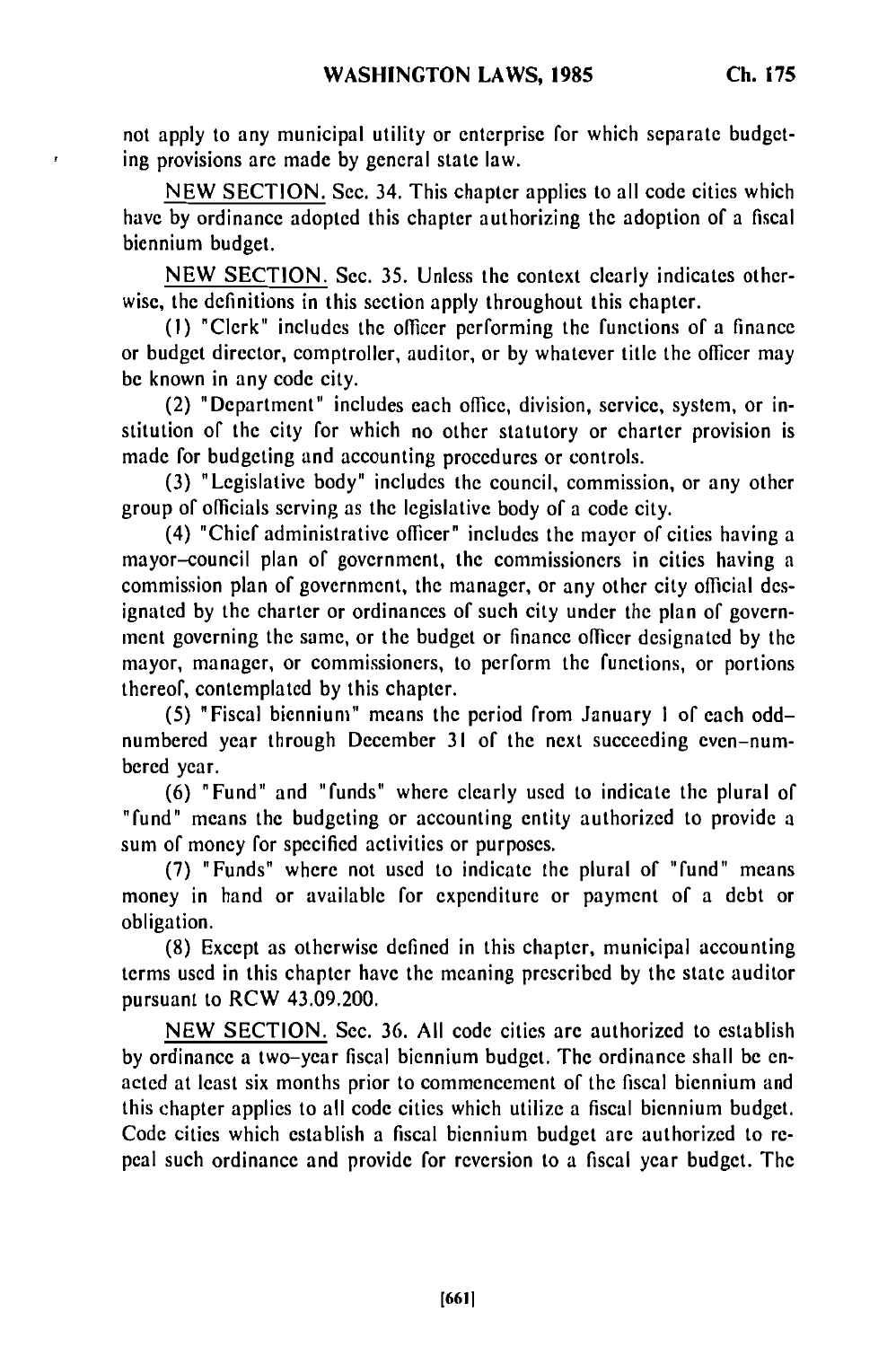ordinance may only be repealed effective as of the conclusion of a fiscal biennium. However, the city shall comply with chapter 35A.33 RCW in developing and adopting the budget for the first fiscal year following repeal of the ordinance.

NEW SECTION. Sec. 37. On or before the second Monday of the fourth month prior to the beginning of the city's next fiscal biennium, or at such other time as the city may provide by ordinance or charter, the clerk shall notify in writing the head of each department of a city to file with the clerk within fourteen days of the receipt of such notification, detailed estimates of the probable revenue from sources other than ad valorem taxation and of all expenditures required by the department for the ensuing fiscal biennium. The notice shall be accompanied by the proper forms provided by the clerk, prepared in accordance with the requirements and classification established by the division of municipal corporations in the office of the state auditor. The clerk shall prepare the estimates for interest and debt redemption requirements and all other estimates, the preparation of which falls properly within the duties of the clerk's office. The chief administrative officers of the city shall submit to the clerk detailed estimates of all expenditures proposed to be financed from the proceeds of bonds or warrants not yet authorized, together with a statement of the proposed method of financing them. In the absence or disability of the official or person regularly in charge of a department, the duties required by this section shall devolve upon the person next in charge of such department.

NEW SECTION. Sec. 38. All estimates of receipts and expenditures for the ensuing fiscal biennium shall be fully detailed in the biennial budget and shall be classified and segregated according to a standard classification of accounts to be adopted and prescribed by the state auditor through the division of municipal corporations after consultation with the Washington finance officers association, the association of Washington cities, and the association of Washington city managers.

NEW SECTION. Sec. 39. On or before the first business day in the third month prior to the beginning of the biennium of a city or at such other time as the city may provide by ordinance or charter, the clerk or other person designated by the charter, by ordinances, or by the chief administrative officer of the city shall submit to the chief administrative officer a proposed preliminary budget which shall set forth the complete financial program of the city for the ensuing fiscal biennium, showing the expenditure program requested by each depr.rtment and the sources of revenue by which each such program is proposed to be financed.

The revenue section shall set forth in comparative and tabular form for each fund the actual receipts for the last completed fiscal biennium, the estimated receipts for the current fiscal biennium, and the estimated receipts for the ensuing fiscal biennium, which shall include the amount to be raised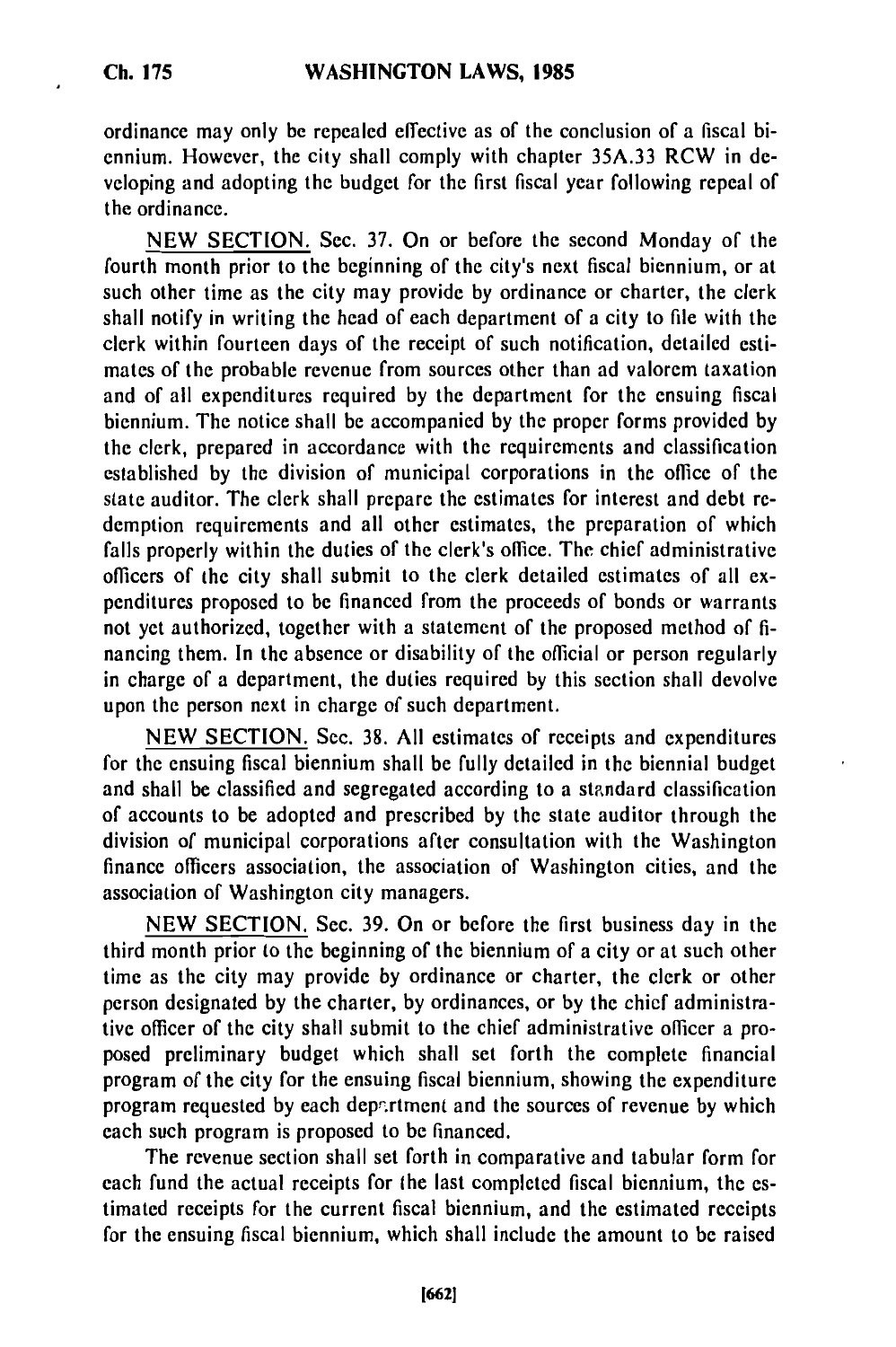from ad valorem taxes and unencumbered fund balances estimated to be available at the close of the current fiscal biennium. However, if the city was not utilizing a fiscal biennium budget for the previous three years, it shall set forth its fiscal years' revenues to reflect actual and estimated receipts as if it had previously utilized a biennial budgetary process.

The expenditure section shall set forth in comparative and tabular form for each fund and every department operating within each fund the actual expenditures for the last completed fiscal biennium, the appropriations for the current fiscal biennium, and the estimated expenditures for the ensuing fiscal biennium. However, if the city was not utilizing a fiscal biennium budget for the previous three years, it shall set forth its fiscal years' expenditures to reflect actual and estimated levels as if it had previously utilized a biennial budgetary process. The expenditure section shall further set forth separately the salary or salary range for each office, position, or job classification together with the title or position designation thereof. However, salaries may be set out in total amounts under each department if a detailed schedule of such salaries and positions be attached and made a part of the budget document.

NEW SECTION. Sec. 40. The chief administrative officer shall prepare the preliminary budget in detail, making any revisions or additions to the reports of the department heads deemed advisable by such chief administrative officer. At least sixty days before the beginning of the city's next fiscal biennium the chief administrative officer shall file it with the clerk as the recommendation of the chief administrative officer for the final budget. The clerk shall provide a sufficient number of copies of such preliminary budget and budget message to meet the reasonable demands of taxpayers therefor and have them available for distribution not later than six weeks before the beginning of the city's next fiscal biennium.

NEW SECTION. Sec. 41. (1) In every city, a budget message prepared by or under the direction of the city's chief administrative officer shall be submitted as a part of the preliminary budget to the city's legislative body at least sixty days before the beginning of the city's next fiscal biennium and shall contain the following:

(a) An explanation of the budget document;

(b) An outline of the recommended financial policies and programs of the city for the ensuing fiscal biennium;

(c) A statement of the relation of the recommended appropriation to such policies and programs;

(d) A statement of the reason for salient changes from the previous biennium in appropriation and revenue items; and

(e) An explanation for any recommended major changes in financial policy.

(2) Prior to the final hearing on the budget, the legislative body or a committee thereof shall schedule hearings on the budget or parts thereof,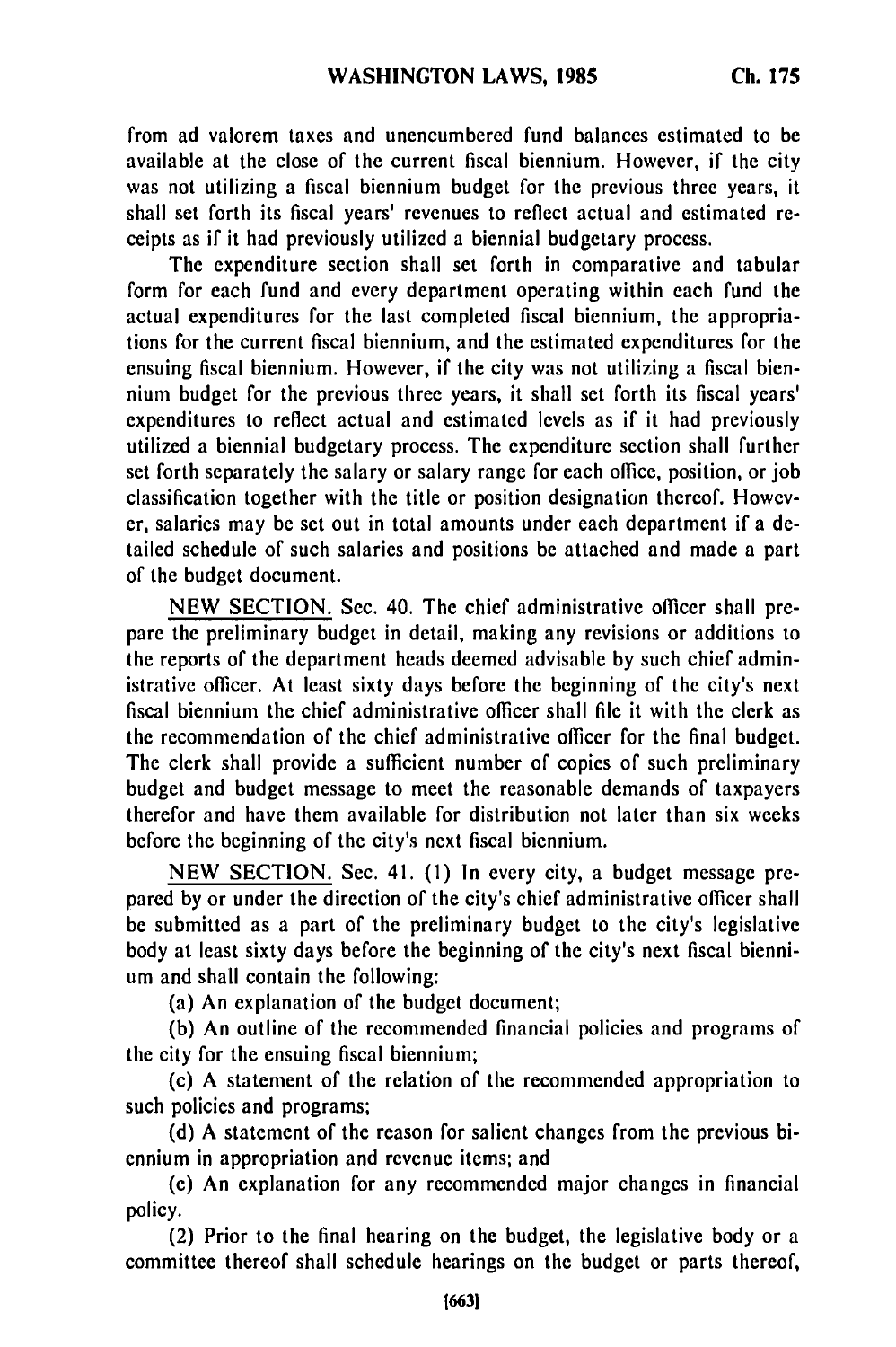and may require the presence of department heads to give information regarding estimates and programs.

NEW SECTION. Sec. 42. Immediately following the filing of the preliminary budget with the clerk, the clerk shall publish a notice once a week for two consecutive weeks stating that the preliminary budget for the ensuing fiscal biennium has been filed with the clerk, that a copy thereof will be made available to any taxpayer who will call at the clerk's office therefor, that the legislative body of the city will meet on or before the first Monday of the month next preceding the beginning of the ensuing fiscal biennium for the purpose of fixing the final budget, designating the date, time, and place of the legislative budget meeting, and that any taxpayer may appear thereat and be heard for or against any part of the budget. The publication of the notice shall be made in the official newspaper of the city if there is one, otherwise in a newspaper of general circulation in the city. If there is no newspaper of general circulation in the city, then notice may be made **by** posting in three public places fixed by ordinance as the official places for posting the city's official notices.

NEW SECTION. Sec. 43. The legislative body shall meet on the day fixed by section 42 of this act for the purpose of fixing the final budget of the city at the time and place designated in the notice thereof. Any taxpayer may appear and be heard for or against any part of the budget. The hearing may be continued from day to day but not later than the twenty-fifth day prior to commencement of the city's fiscal biennium.

NEW SECTION. Sec. 44. Following conclusion of the hearing, and prior to the beginning of the fiscal biennium, the legislative body shall make such adjustments and changes as it deems necessary or proper and, after determining the allowance in each item, department, classification, and fund, shall by ordinance adopt the budget in its final form and content. Appropriations shall be limited to the total estimated revenues contained therein including the amount to be raised by ad valorem taxes and the unencumbered fund balances estimated to be available at the close of the current fiscal biennium. Such ordinances may adopt the final budget by reference. However, the ordinance adopting the budget shall set forth in summary form the totals of estimated revenues and appropriations for each separate fund and the aggregate totals for all such funds combined.

A complete copy of the final budget as adopted shall be transmitted to the division of municipal corporations in the office of the state auditor and to the association of Washington cities.

NEW SECTION. Sec. 45. The legislative authority of a city having adopted the provisions of this chapter shall provide by ordinance for a midbiennial review and modification of the biennial budget. The ordinance shall provide that such review and modification shall occur no sooner than eight months after the start nor later than conclusion of the first year of the fiscal

**Ch. 175**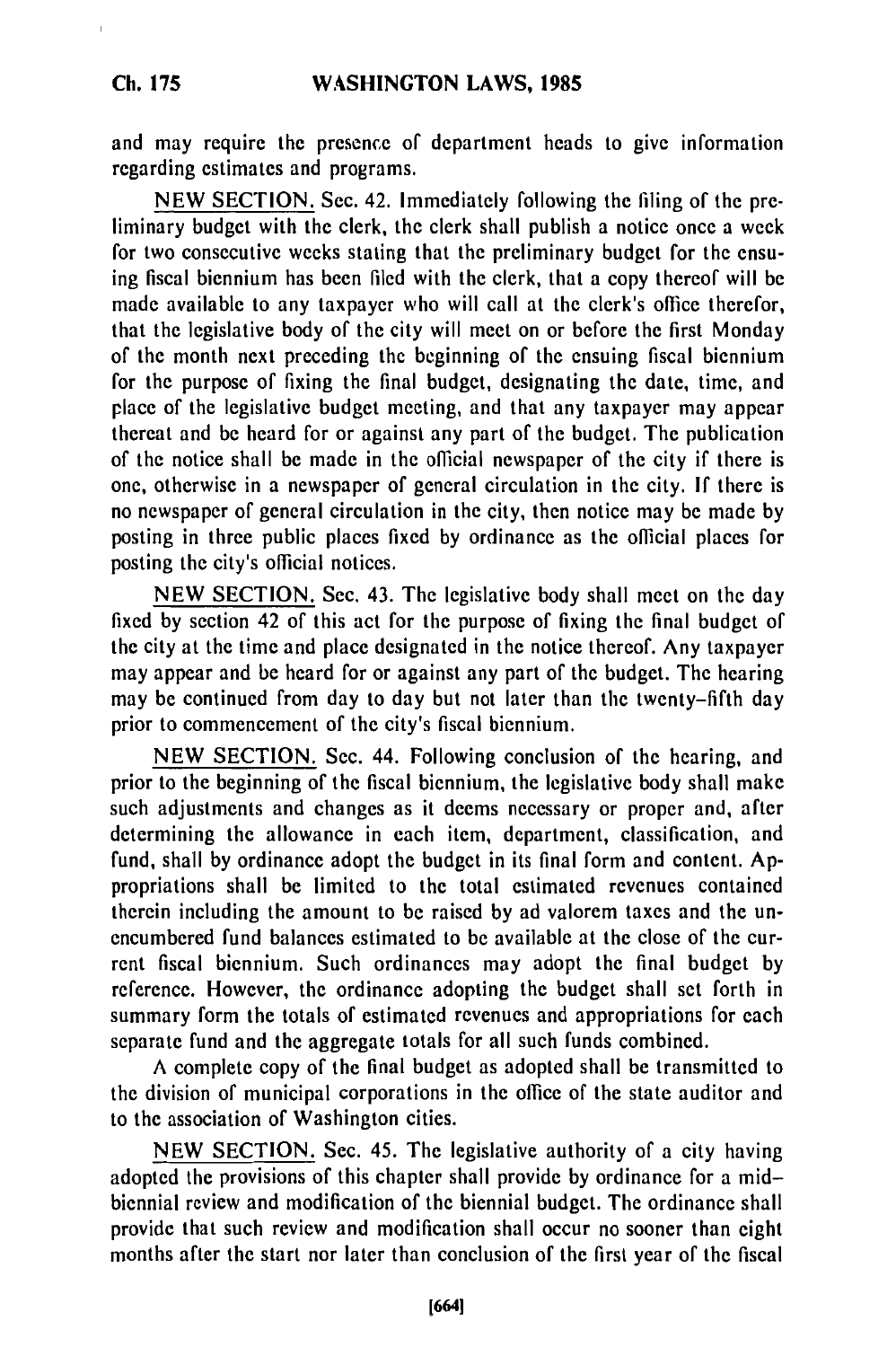biennium. The chief administrative officer shall prepare the proposed budget modification and shall provide for publication of notice of hearings consistent with publication of notices for adoption of other city ordinances. City ordinances providing for a mid-biennium review and modification shall establish procedures for distribution of the proposed modification to members of the city legislative authority, procedures for making copies available to the public, and shall provide for public hearings on the proposed budget modification. The budget modification shall be **by** ordinance approved in the same manner as are other ordinances of the city.

**A** complete copy of the budget modification as adopted shall be transmitted to the division of municipal corporations in the office of the state auditor and to the association of Washington cities.

**NEW SECTION.** Sec. 46. Upon the happening of any emergency caused **by** violence of nature, casualty, riot, insurrection, war, or other unanticipated occurrence requiring the immediate preservation of order or public health, or for the property which has been damaged or destroyed **by** accident, or for public relief from calamity, or in settlement of approved claims for personal injuries or property damages, or to meet mandatory expenditures required **by** law enacted since the last budget was adopted, or to cover expenses incident to preparing for or establishing a new form of government authorized or assumed after adoption of the current budget, including any expenses incident to selection of additional or new officials required thereby, or incident to employee recruitment at any time, the city legislative body, upon the adoption of an ordinance, **by** the vote of one more than the majority of all members of the legislative body, stating the facts constituting the emergency and the estimated amount required to meet it, may make the expenditures therefor without notice or hearing.

**NEW SECTION.** Sec. 47. **If** a public emergency which could not reasonably have been foreseen at the time of filing the preliminary budget requires the expenditure of money not provided for in the budget, and if it is not one of the emergencies specifically enumerated in section 46 of this act, the city legislative body before allowing any expenditure therefor shall adopt an ordinance stating the facts constituting the emergency and the estimated amount required to meet it and declaring that an emergency exists.

The ordinance shall not be voted on until five days have elapsed after its introduction, and for passage shall require the vote of one more than the majority of all members of the legislative body of the city.

Any taxpayer may appear at the meeting at which the emergency ordinance is to be voted on and be heard for or against the adoption thereof.

**NEW SECTION.** Sec. 48. **All** expenditures for emergency purposes as provided in this chapter shall be paid **by** warrants from any available money in the fund properly chargeable with such expenditures. **If,** at any time,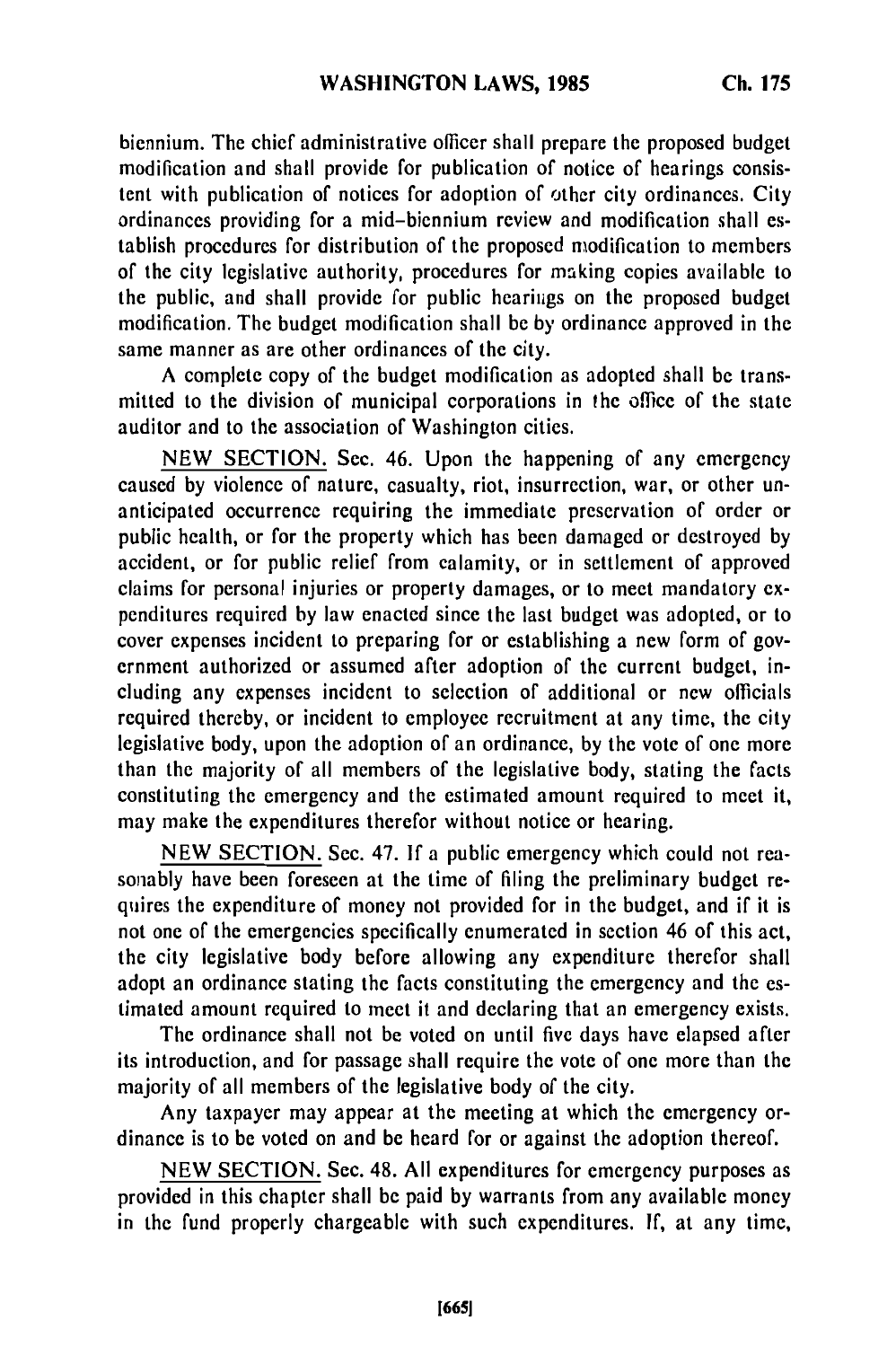## **Ch. 175**

there is insufficient money on hand in a fund with which to pay such warrants as presented, the warrants shall be registered, bear interest, and be called in the same manner as other registered warrants as prescribed in RCW 35A.21.110.

NEW SECTION. Sec. 49. In adopting the final budget for any fiscal biennium, the legislative body shall appropriate from estimated revenue sources available, a sufficient amount to pay the principal and interest on all outstanding registered warrants issued since the adoption of the last preceding budget except those issued and identified as revenue warrants and except those for which an appropriation previously has been made. However, no portion of the revenues which are restricted in use by law may be appropriated for the redemption of warrants issued against a utility or other special purpose fund of a self-supporting nature. In addition, all or any portion of the city's outstanding registered warrants may be funded into bonds in any manner authorized by law.

NEW SECTION. Sec. 50. Notwithstanding the appropriations for any salary or salary range of any employee or employees adopted in a final budget, the legislative body of any city' may, by ordinance, change the wages, hours, and conditions of employment of any or all of its appointive employees if sufficient funds are available for appropriation to such purposes.

NEW SECTION. Sec. 51. The division of municipal corporations in the office of the state auditor is empowered to make and install the forms and classifications required by this chapter to define what expenditures are chargeable to each budget class and to establish the accounting and cost systems necessary to secure accurate budget information.

NEW SECTION. Sec. 52. (1) The expenditures as classified and itemized in the final budget shall constitute the city's appropriations for the ensuing fiscal biennium. Unless otherwise ordered by a court of competent jurisdiction, and subject to further limitations imposed by ordinance of the city, the expenditure of city funds or the incurring of current liabilities on behalf of the city shall be limited to the following:

(a) The total amount appropriated for each fund in the budget for the current fiscal biennium, without regard to the individual items contained therein, except that this limitation does not apply to wage adjustments authorized by section 50 of this act;

(b) The unexpended appropriation balances of a preceding budget which may be carried forward from prior fiscal periods pursuant to section 59 of this act;

(c) Funds received from the sale. of bonds or warrants which have been duly authorized according to law;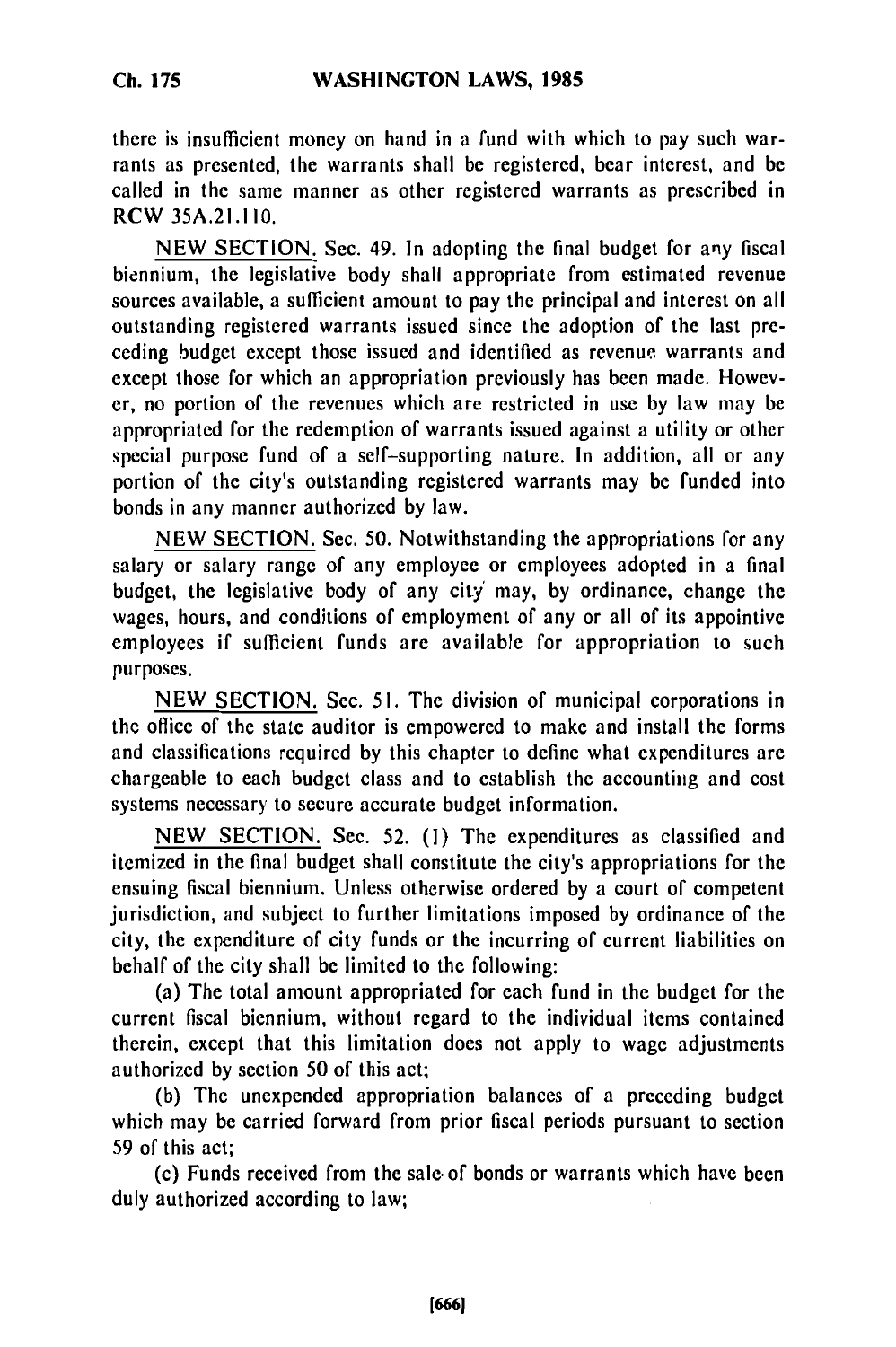**(d)** Funds received in excess of estimated revenues during the current fiscal biennium, when authorized by an ordinance amending the original budget; and

(e) Expenditures authorized by budget modification as provided by section 45 of this act and those required for emergencies, as authorized by sections 46 and 47 of this act.

(2) Transfers between individual appropriations within any one fund may be made during the current fiscal biennium by order of the city's chief administrative officer subject to such regulations, if any, as may be imposed by the city legislative body. Notwithstanding the provisions of RCW 43.09- .210 or of any statute to the contrary, transfers, as authorized in this section, may be made within the same fund regardless of the various offices, departments, or divisions of the city which may be affected.

(3) The city legislative body, upon a finding that it is to the best interests of the city to decrease, revoke, or recall all or any portion of the total appropriations provided for any one fund, may, by ordinance, approved by the vote of one more than the majority of all members thereof, stating the facts and findings for doing so, decrease, revoke, or recall all or any portion of an unexpended fund balance, and by said ordinance, or a subsequent ordinance adopted by a like majority, the moneys thus released may be reappropriated for another purpose or purposes, without limitation to department, division, or fund, unless the use of such moneys is otherwise restricted by law, charter, or ordinance.

NEW SECTION. Sec. 53. Liabilities incurred by any officer or employee of the city in excess of any budget appropriations shall not be a liability of the city. The clerk shall issue no warrant and the city legislative body or other authorized person shall approve no claim for an expenditure in excess of the total amount appropriated for any individual fund, except upon an order of a court **of** competent jurisdiction or for emergencies as provided in this chapter.

NEW SECTION. Sec. 54. Moneys received from the sale of bonds or warrants shall be used for no other purpose than that for which they were issued and no expenditure shall be made for that purpose until the bonds have been duly authorized. **If** any unexpended fund balance remains from the proceeds realized from the bonds or warrants after the accomplishment of the purpose for which they were issued, it shall be used for the redemption of such bond or warrant indebtedness. Where a budget contains an expenditure program to be financed from a bond issue to be authorized thereafter, no such expenditure shall be made or incurred uitil after the bonds have been duly authorized.

NEW SECTION. Sec. 55. At a time fixed by the city's ordinance or city charter, not later than the first Monday in October of the second year of each fiscal biennium, the chief administrative officer shall provide the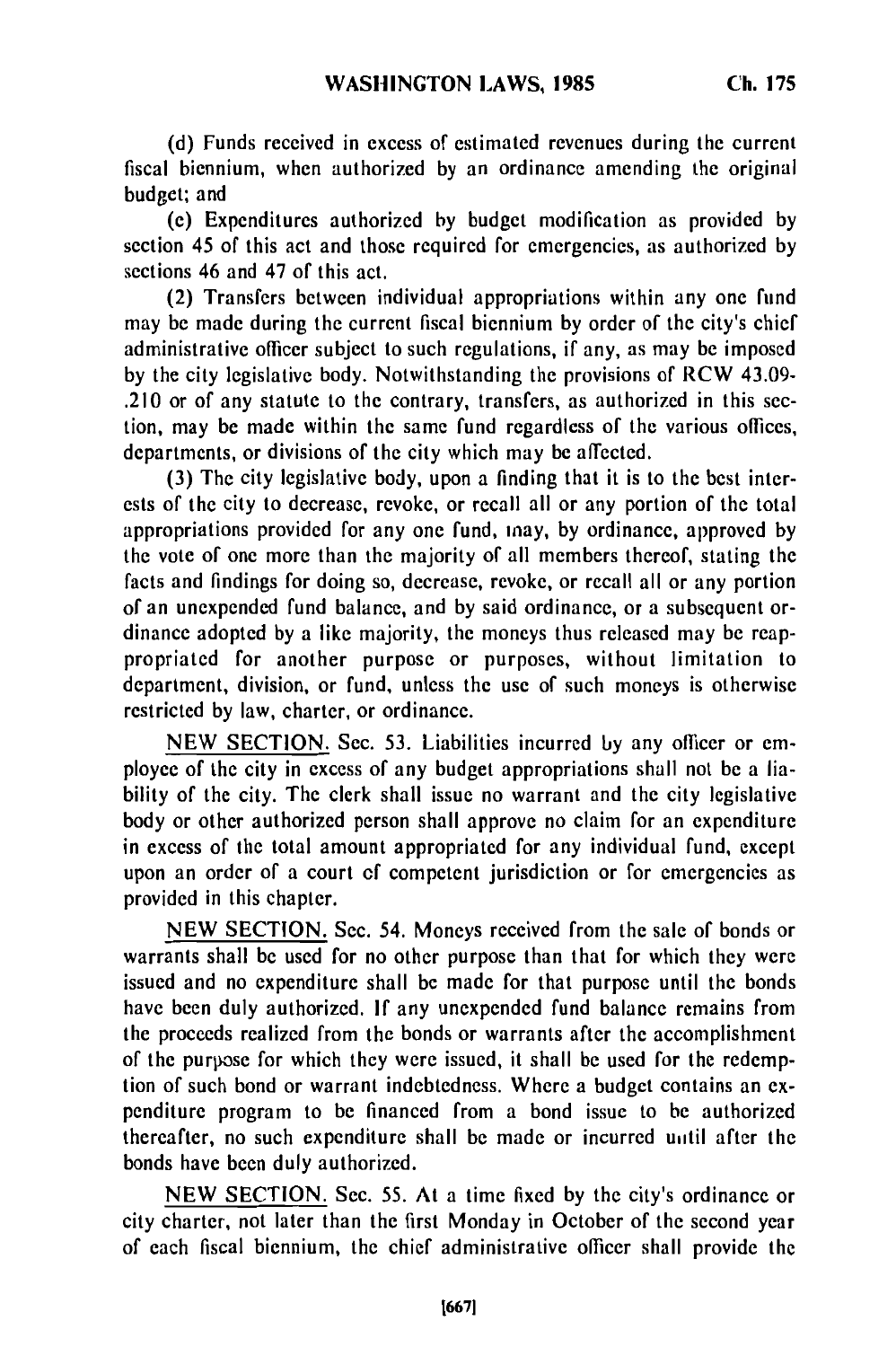t.

city's legislative body with current information on estimates of revenues from all sources as adopted in the budget for the current biennium, together with estimates submitted **by** the clerk under section **39** of this act. The city's legislative body and the city's administrative officer or the officer's designated representative shall consider the city's total anticipated financial requirements for the ensuing fiscal biennium, and the legislative body shall determine and fix **by** ordinance the amount to be raised the first year of the biennium **by** ad valorem taxes. The legislative body shall review such information as is provided **by** the chief administrative officer and shall adopt an ordinance establishing the amount to be raised **by** ad valorem taxes during the second year of the biennium. Upon adoption of the ordinance fixing the amount of ad valorem taxes to be levied, the clerk shall certify the same to the county legislative authority as required **by** RCW 84.52.020.

**NEW SECTION.** Sec. **56.** At such intervals as may **be** required **by** city charter or city ordinance, however, being not less than quarterly, the clerk shall submit to the city's legislative body and chief administrative officer a report showing the expenditures and liabilities against each separate budget appropriation incurred during the preceding reporting period and like information for the whole of the current fiscal biennium to the first day of the current reporting period together with the unexpended balance of each appropriation. The report shall also show the receipts from all sources.

**NEW SECTION.** Sec. **57.** Every city may create and maintain a contingency fund to provide moneys with which to meet any municipal expense, the necessity or extent of which could not have been foreseen or reasonably evaluated at the time of adopting the annual budget, or from which to provide moneys for those emergencies described in sections 46 and 47 of this act. Such fund may **be** supported **by** a budget appropriation from any tax or other revenue source not restricted in use **by** law, or also may be supported **by** a transfer from other unexpended or decreased funds made available **by** ordinance as set forth in section **52** of this act. However, the total amount accumulated in such fund at any time shall not exceed the equivalent of thirty-seven and one-half cents per thousand dollars of assessed valuation of property within the city at such time. Any moneys in the emergency fund at the end of the fiscal biennium shall not lapse except upon reappropriation **by** the council to another fund in the adoption of a subsequent budget.

**NEW SECTION.** Sec. **58.** No money shall be withdrawn from the contingency fund except **by** transfer to the appropriate operating fund authorized **by** a resolution or ordinance of the legislative body of the city, adopted **by** a majority vote of the entire legislative body, clearly stating the facts constituting the reason for the withdrawal or **the** emergency as the case may be, specifying the fund to which the withdrawn money shall be transferred.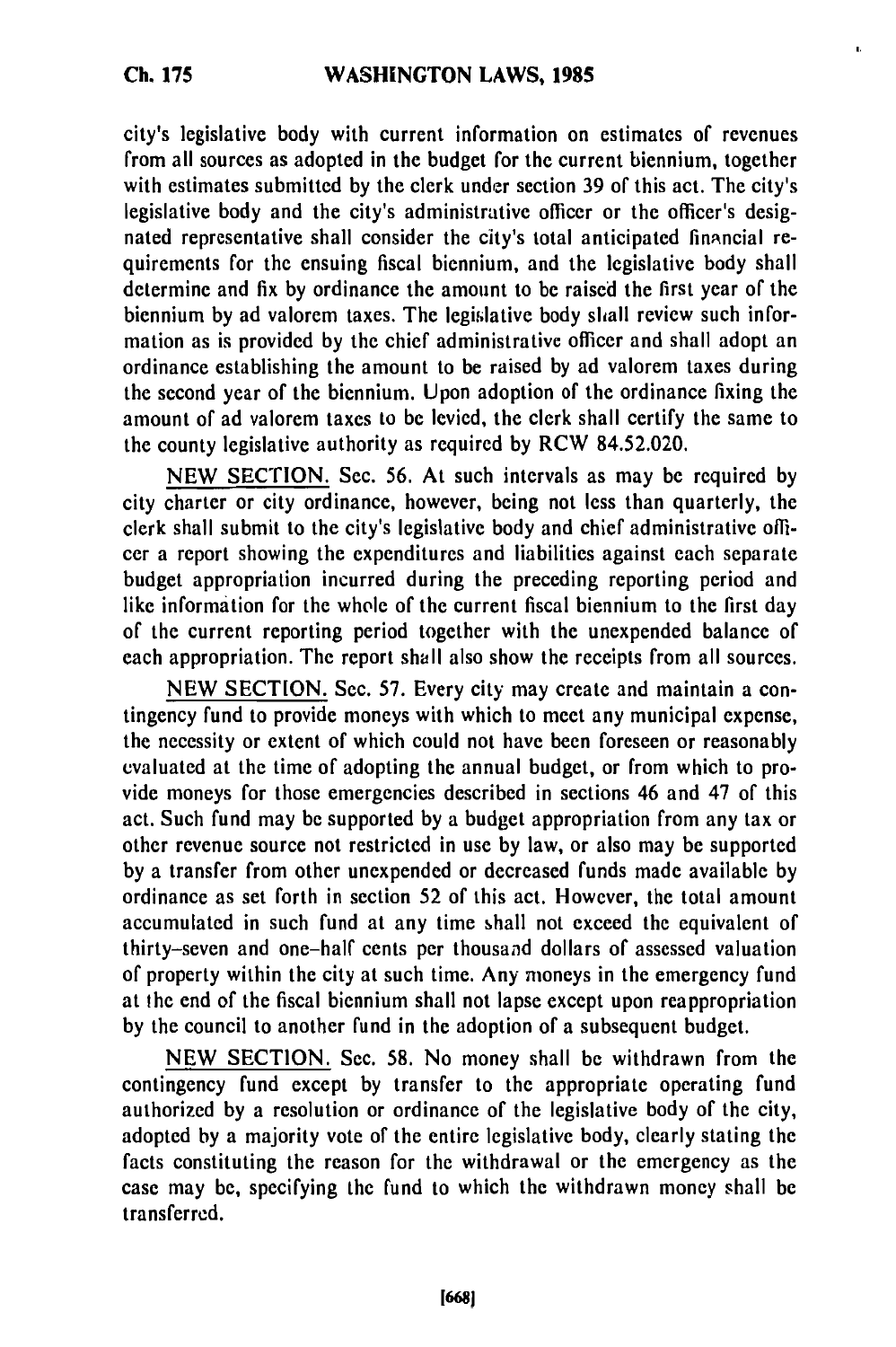**NEW** SECTION. Sec. 59. All appropriations in any current operating fund shall lapse at the end of each fiscal biennium. However, this shall not prevent payments in the following biennium upon uncompleted programs or improvements in progress or on orders subsequently filled or claims subsequently billed for the purchase of material, equipment, and supplies or for personal or contractual services not completed or furnished **by** the end of the fiscal biennium, all of which have been properly budgeted and contract**ed** for prior to the close of such fiscal biennium, but furnished or completed in due course thereafter.

**All** appropriations in a special fund authorized **by** ordinance or **by** state law to be used only for the purpose or purposes therein specified, including any cumulative reserve funds lawfully established in specific or general terms for any municipal purpose or purposes, or a contingency fund as authorized **by** section **57** of this act, shall not lapse, but shall be carried forward from biennium to biennium until fully expended or the purpose has been accomplished or abandoned, without necessity of reappropriation.

The accounts for budgetary control for each fiscal biennium shall be kept open for twenty days after the close of such fiscal biennium for the purpose of paying and recording claims for indebtedness incurred during such fiscal biennium; any claim presented after the twentieth day following the close of the fiscal biennium shall be paid from appropriations lawfully provided for the ensuing period, including those made available by provisions of this section, and shall be recorded in the accounts for the ensuing fiscal biennium.

NEW SECTION. Sec. 60. Upon the conviction of any city official, department head, or other city employee of knowingly failing, or refusing, without just cause, to perform any duty imposed upon such officer or employee by this chapter, or city charter or city ordinance, in connection with the giving of notice, the preparing and filing of estimates of revenues or expenditures or other information required for preparing a budget report in the time and manner required, or of knowingly making expenditures in excess of budget appropriations, the official or employee shall be guilty of a misdemeanor and shall be fined not more than five hundred dollars for each separate violation.

NEW SECTION. Sec. 61. Sections 34 through 60 of this act shall constitute a new chapter in Title 35A RCW.

Sec. 62. Section 5, chapter 7, Laws of 1967 and RCW 35.32A.030 are each amended to read as follows:

The heads of all departments, divisions or agencies of the city government, including the library department, and departments headed by commissions or elected officials shall submit to the mayor estimatcs of revenues and necessary expenditures for the ensuing fiscal year in such detail, in such form and at such time as the mayor shall prescribe.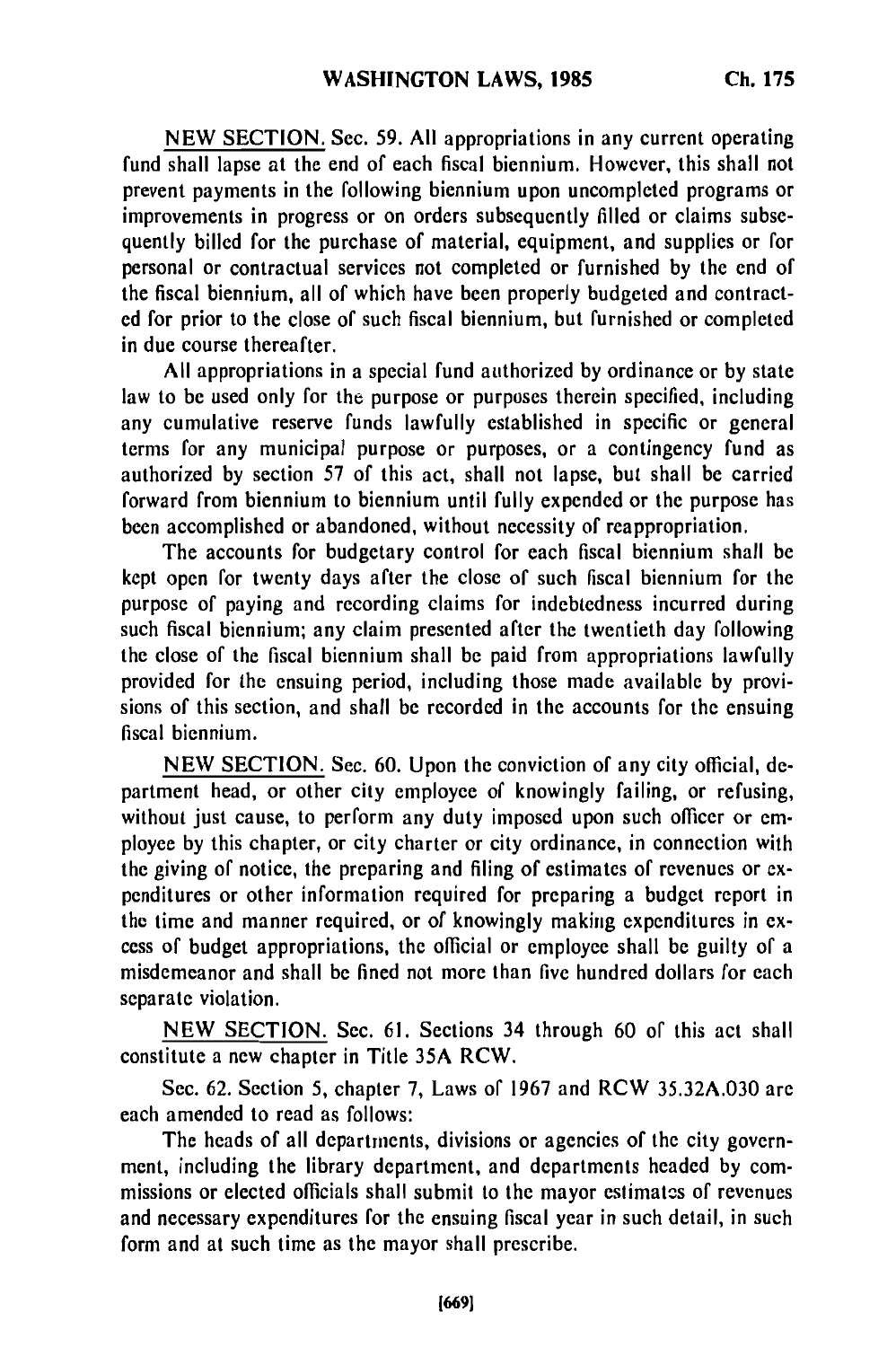The budget director shall assemble all estimates of revenues; necessary departmental expenditures; interest and redemption requirements for any city debt; and other pertinent budgetary information as may be required **by** uniform regulations of the state auditor; and, under the direction of the mayor, prepare a proposed budget for presentation to the city council.

The revenue estimates shall be based primarily on the collection experience of the first six months of the current fiscal year and the last six months of the preceding fiscal year and shall not include revenue from any source in excess of the amount so collected unless it shall be reasonably anticipated that such excess amounts will in fact be realized. The estimated revenues shall ((be only from)) include sources previously established by  $law((,))$  and unencumbered fund balances estimated to be available at the close of the current fiscal year. The estimated expenditures in the proposed budget shall, in no event, exceed such estimated revenues: PROVIDED, That the mayor may recommend expenditures exceeding the estimated revenues when accompanied by proposed legislation to raise at least an equivalent amount of additional revenue.

The mayor shall submit the proposed budget to the city council not later than ninety days prior to the beginning of the ensuing fiscal year.

The budget director shall cause sufficient copies of the proposed budget to be prepared and made available to all interested persons and shall cause a summary of the proposed budget to be published at least once in the city official newspaper.

Sec. 63. Section 6, chapter 7, Laws of 1967 and RCW 35.32A.040 are each amended to read as follows:

The city council shall forthwith consider the proposed budget submitted by the mayor and shall cause such public hearings to be scheduled on two or more days to allow all interested persons to be heard. Such hearings shall be announced by public notice published in the city official newspaper as well as provided to general news media.

The city council may insert new expenditure allowances, increase or decrease expenditure allowances recommended by the mayor, or revise estimates of revenues subject to the same restrictions as are herein imposed on the mayor; but may not adopt a budget in which the total expenditure allowances exceed the total estimated revenues as defined in RCW 35.32A- .030 for the ensuing fiscal year.

Sec. 64. Section 8, chapter 7, Laws of 1967 as amended by section 20, chapter 195, Laws of 1973 1st ex. sess. and RCW 35.32A.060 are each amended to read as follows:

Every city having a population of over three hundred thousand may maintain an emergency fund, which fund balance shall not exceed thirtyseven and one-half cents per thousand dollars of assessed value. Such fund shall be maintained by an annual budget allowance. When the necessity